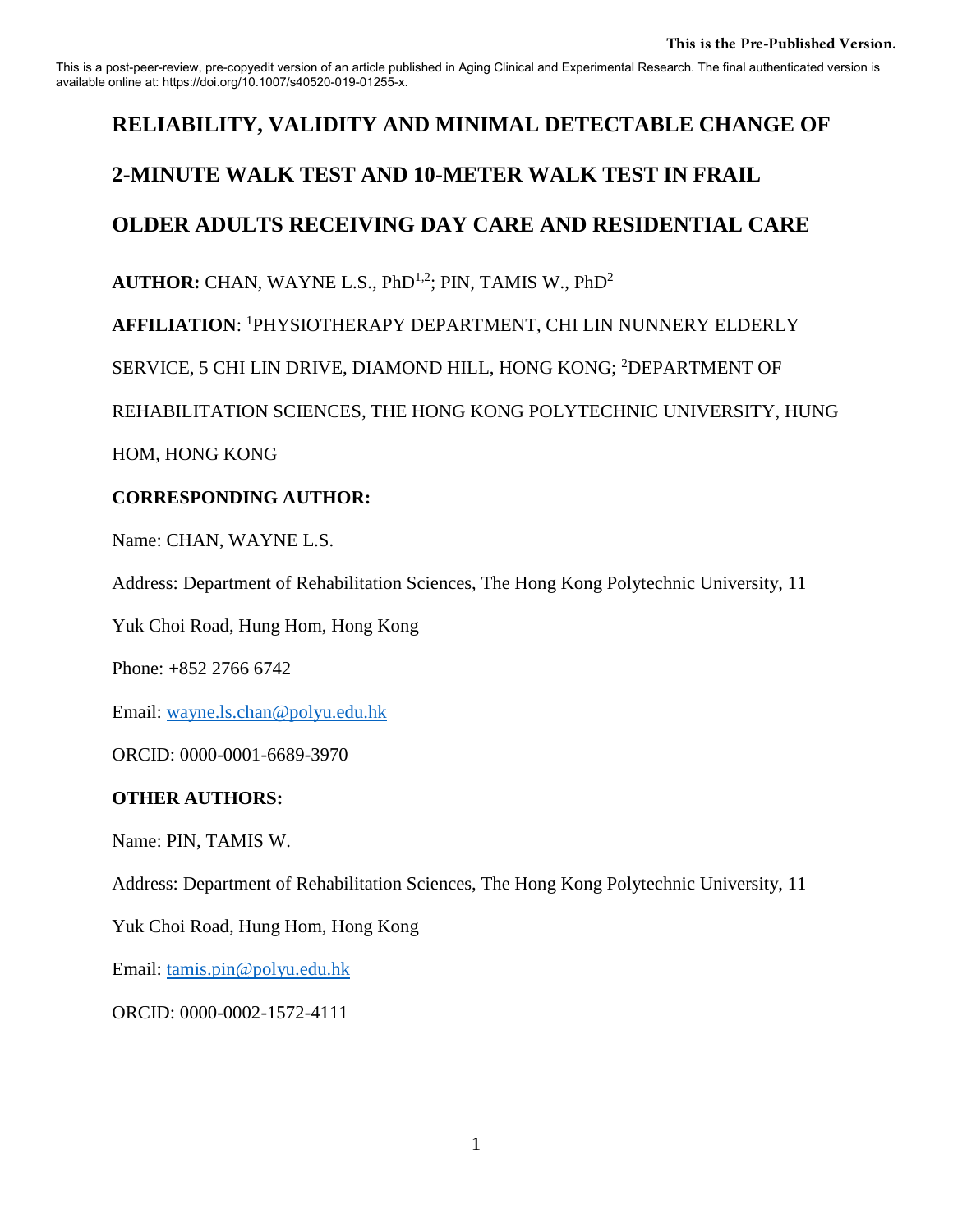## **ABSTRACT**

**Background:** The psychometric properties of the 2-minute walk test (2MWT) and 10 meter walk test (10MeWT) for frail older adults are unclear.

**Aims:** To determine the test-retest and inter-rater reliability, construct and known-group validity, and minimal detectable change at 95% level of confidence (MDC95) of these walk tests in frail older adults receiving day care and residential care services.

**Methods:** A cross-sectional study with repeated measures was conducted on frail older adults who could walk independently for at least 15 metres. The participants completed the 2MWT and 10MeWT on three separate occasions over a two-week period under two independent assessors.

**Results:** Forty-four frail older adults were examined. Excellent test-rest (ICC= 0.95- 0.99) and inter-rater reliability (ICC= 0.95- 0.97) were shown in both walk tests. Good to strong correlations were found between the walk tests and 6-minute walk test  $(r=0.89-0.92)$ , Elderly Mobility Scale (*r*= 0.56- 0.57), Berg Balance Scale (*r*= 0.66- 0.66) and Modified Barthel Index ( $r = 0.55 - 0.59$ ). The MDC<sub>95</sub> were 7.7m in the 2MWT and 0.13m/s in the 10MeWT.

**Discussion:** Although the walking performances of the day care and residential care participants were similar, the validity of the walk tests was different between these two subgroups.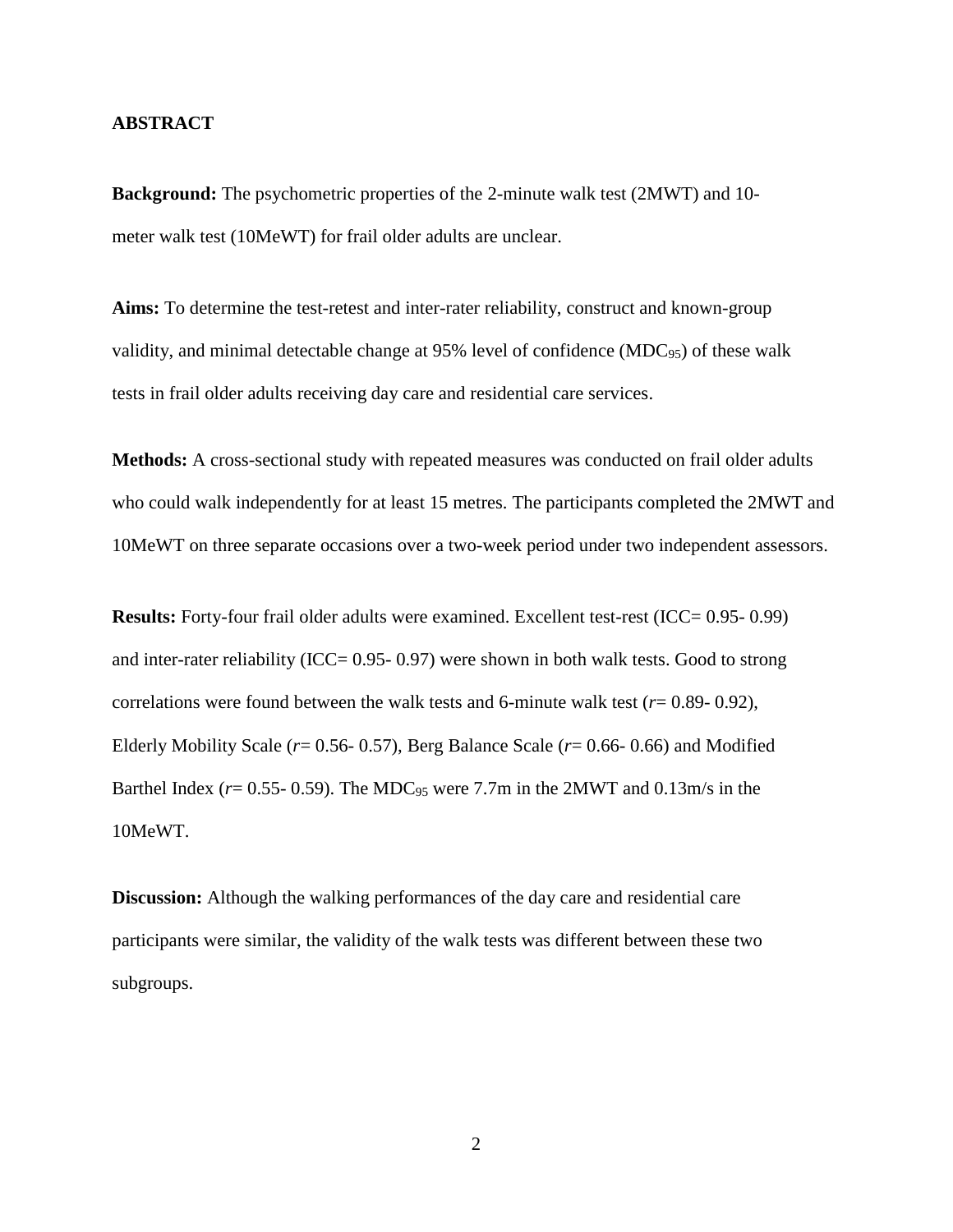**Conclusions:** The 2MWT and 10MeWT are reliable and valid measures in evaluating the walking performances of frail older adults. The MDC<sub>95</sub> of the walk tests has been recommended.

**Keywords:** Rehabilitation; Exercise Test; Outcome Assessment; Walking; Psychometric Study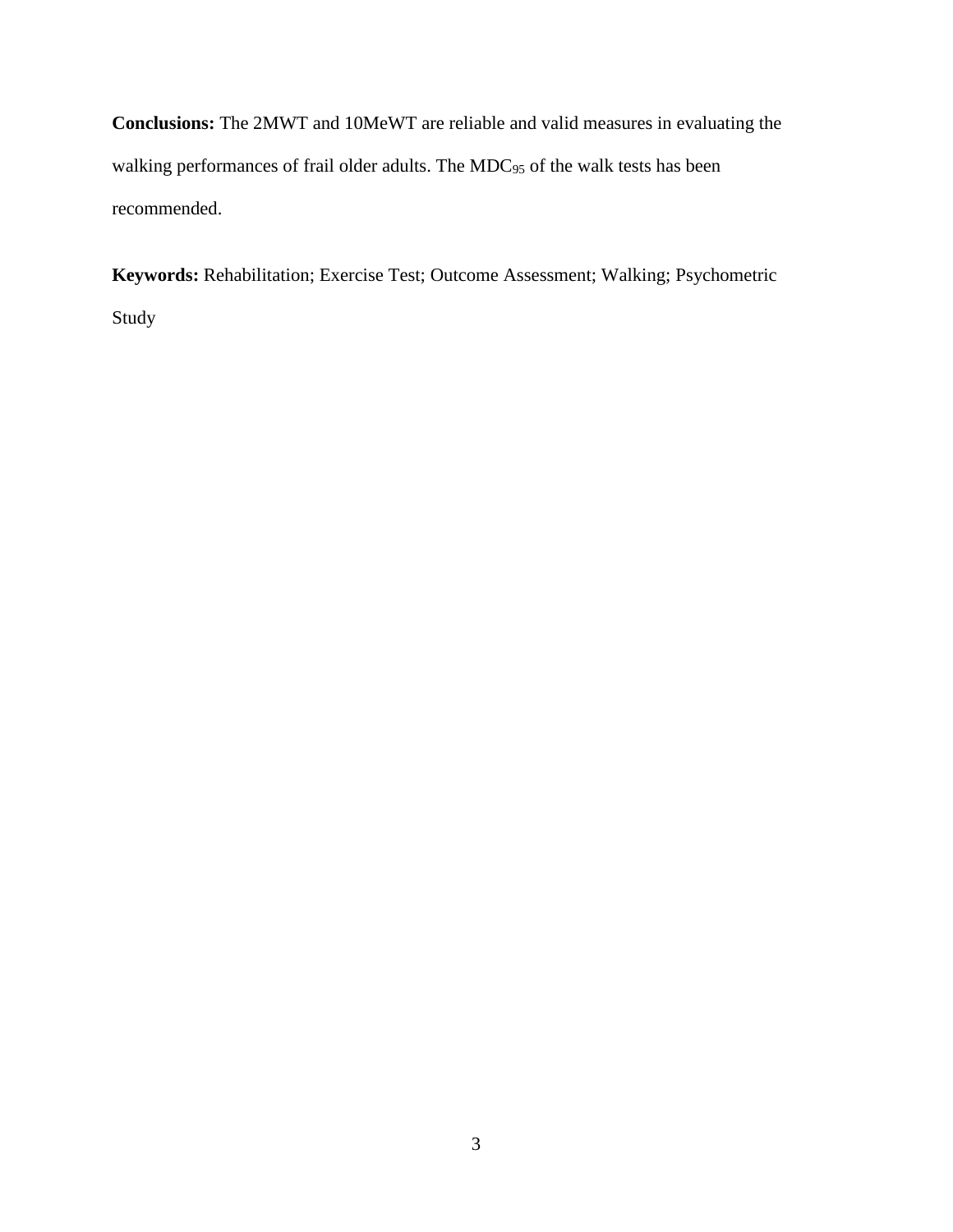## **INTRODUCTION**

Walking is an important determinant of health in older adults. Deteriorated walking performance in older adults indicates poor mobility, increased risk of hospitalization and decreased survival rate [1, 2]. Walk tests, such as the 2-minute walk test (2MWT) [3] and 10-meter walk test (10MeWT) [4], are commonly used to evaluate the walking performance and estimate the health status of older patients in clinical settings.

Despite the frequent use of the 2MWT and 10MeWT in clinical setting, their psychometric properties have not thoroughly tested for older adults, particularly for those who are frail and need prolonged medical care. Past studies have investigated the psychometric properties of these walk tests for community-dwelling individuals with single condition [5, 6] and those receiving acute care [7, 8], but have never investigated separately for frail older adults receiving day care services. There was a study on older adults receiving long-term care but with high drop-out rate (36%) [9]. Hence, the feasibility, reliability and validity of these walk tests for frail older adults receiving residential care services remain uncertain.

The credential of a performance-based outcome measure, such as walk tests, depends on its reliability and validity. Test-retest reliability indicates how consistent an outcome measure is on different testing occasions, and inter-rater reliability refers to how consistent two different assessors conduct an outcome measure [10]. Among different types of validity, construct validity indicates the extent to which the score of a measure reflects the underlying concept of interest to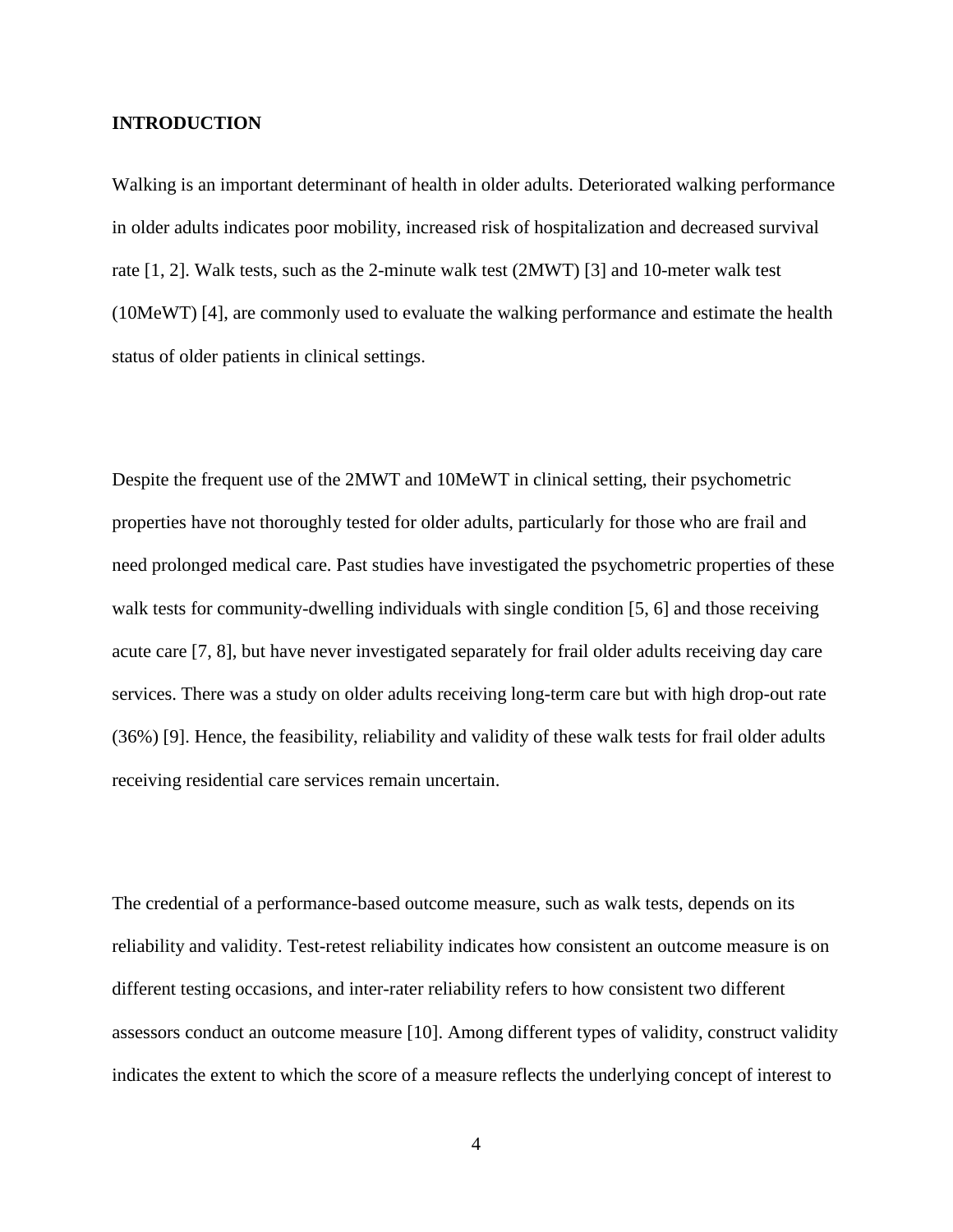be measured [10]. Known-group validity, one component of construct validity, refers to how two groups of participants differ on the concept of interest to be measured [10]. Minimal detectable change (MDC) represents the smallest difference in the measure to be considered a real change in the performance [11, 12]. MDC can be an absolute value, where the change is considered to exceed the measurement error at the 95% confidence level (MDC<sub>95</sub>), or a relative value in percentage representing a change over time (MDC<sub>95</sub>%).

This study aimed at investigating the test-retest and inter-rater reliability, construct and knowngroup validity, and MDCs of the 2MWT and 10MeWT separately for frail older adults attending day care and residential care centers.

# **METHODS**

#### **Study Design**

This study was a cross-sectional, non-experimental psychometric study with repeated measures. Two assessors conducted the 2MWT and 10MeWT on three testing occasions to evaluate the test-retest and inter-rater reliability. The construct validity was evaluated based on the correlations between the walking performances and functional outcomes of the participants. The known-group validity was assessed by comparing the walking performances of the participants using different walking aids and with different ambulatory statuses. The MDCs of the walk tests were determined based on the findings on these walk tests and test-retest reliability [13].

5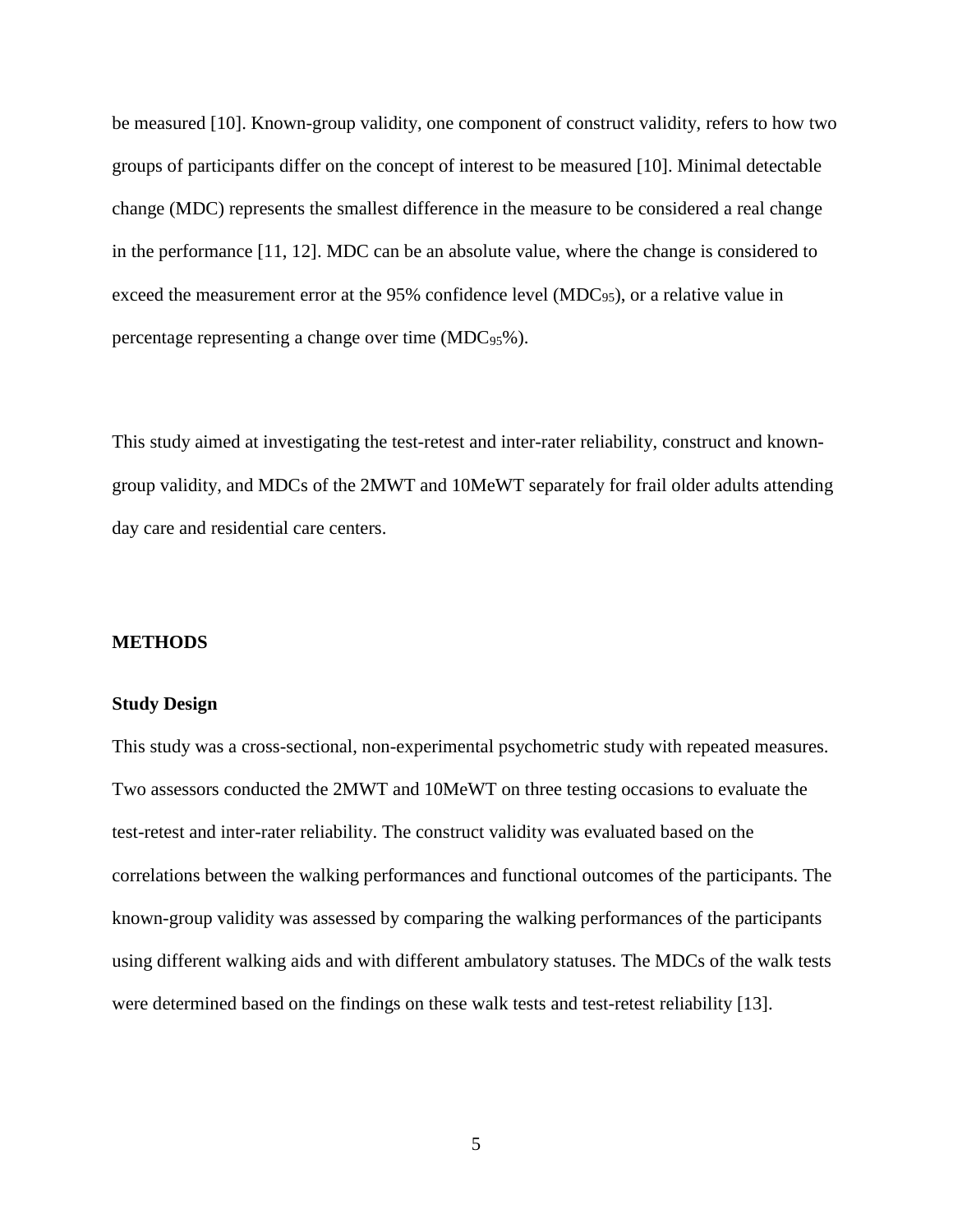# **Participants**

The study participants were recruited from January to May 2016 from a day care centre and a residential care facility. Both centers provide permanent medical care, social support, personal care and rehabilitation services to older adults with moderate to severe disabilities. Those who are attending the day care center are mainly taken care by their carers at home, while those who are living in the residential care facility are taken care by on-site health and personal care workers. Individuals were included if they were: 1) aged 65 years or above; 2) able to ambulate 15 meters independently with or without walking aid; and 3) scored 3 or above in the Fatigue, Resistance, Ambulation, Illnesses, & Loss of Weight (FRAIL) scale [14]. The FRAIL scale is a frailty screening questionnaire to assess if an individual feel tired in the past 4 weeks (Fatigue), have difficulties in climbing stairs (Resistance), have difficulties in walking 100 meters independently (Ambulation), have more than five diseases (Illnesses) and have lost more than 5% of body weight in last year (Loss of Weight). The total score ranges from 0 to 5 (0 as nonfrail, 1 to 2 as pre-frail, and  $\geq$  3 as frail) [14]. Individuals who had any acute or uncontrolled cardiac, pulmonary or musculoskeletal conditions, a diagnosis of dementia or Alzheimer's disease, severe hearing or visual impairment, or recent hospitalization in the past 30 days were excluded. The participants were grouped under either day care (DC) or residential care (RC) subgroups based from where they were recruited (Online Resource 1).

#### **Sample Size Calculation**

Based on the strong test-retest reliability of the walk tests previously reported on older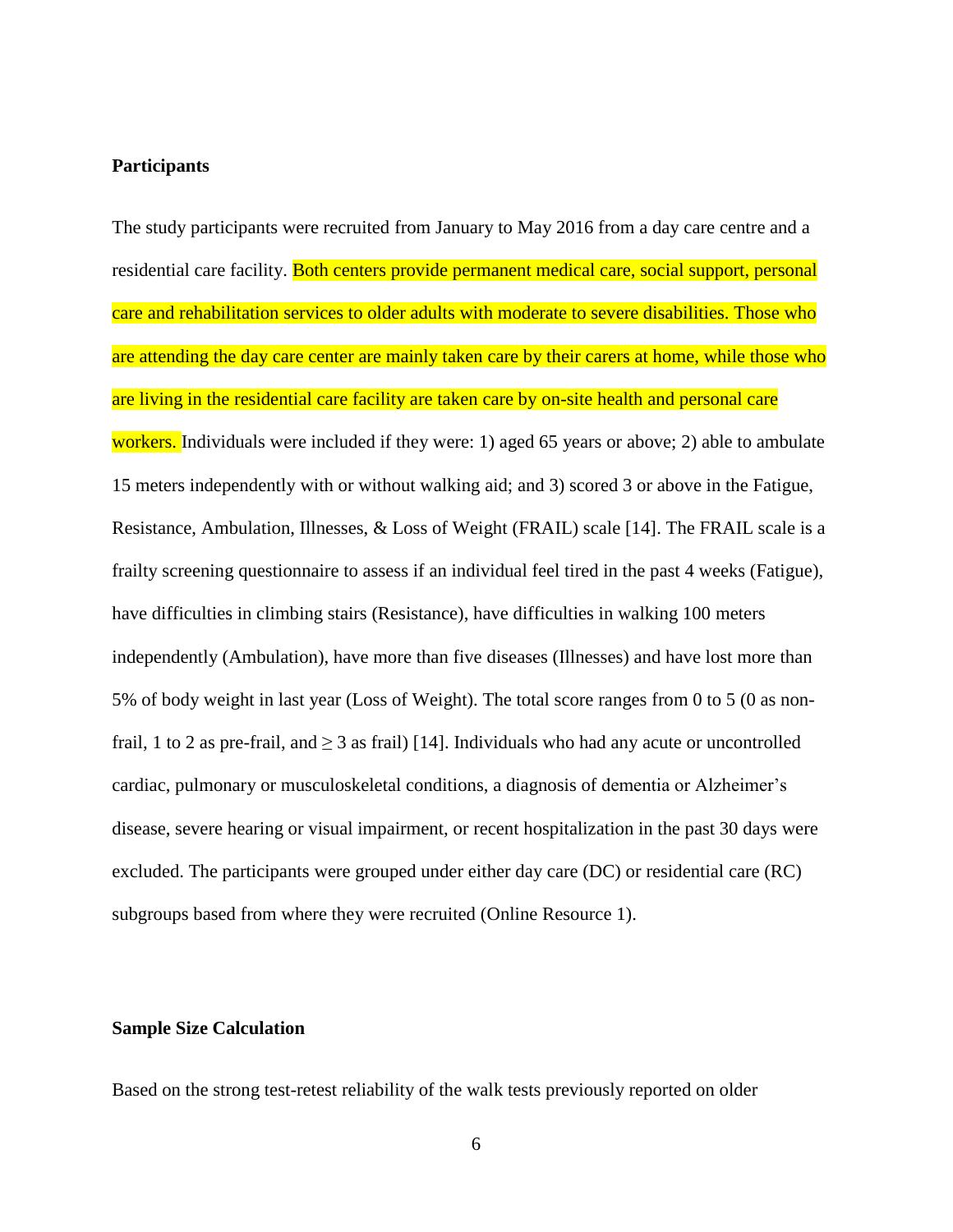populations (Intra-class correlation coefficient, ICC  $\geq$  0.82) [5, 6, 8, 9], a sample size of 30 was required to achieve 90% power at a confidence level of 0.05 to detect a strong reliability (ICC  $\geq$ 0.90) [15]. Anticipating a 20% of drop-out rate, this study aimed at recruiting 38 participants.

#### **Procedures**

The study complied with the Declaration of Helsinki and was approved by the research ethics committees of the Hong Kong Polytechnic University and the participating centres. Informed consent was obtained from all participants.

Demographic data, including age, gender, height, weight, body mass index, past medical history and cognitive function, were retrieved from the medical records of the participants by a physical therapist of the residential care facility (WC, the first author). Functional outcomes, including the 6-minute walk test (6MWT), Berg Balance Scale (BBS), Elderly Mobility Scale (EMS) and Modified Barthel Index (MBI), were assessed by this physical therapist on a separate occasion (Online Resource 1). Based on the Modified Functional Ambulation Classification [16], the participants were categorized into either indoor or outdoor walkers. Indoor walkers can transfer and walk independently on levelled ground but require supervision or physical assistance to ambulate on stairs, inclined or uneven surface. Outdoor walkers are able to ambulate independently on any terrains [16].

Data collection was completed from March to July 2016. Three testing occasions were conducted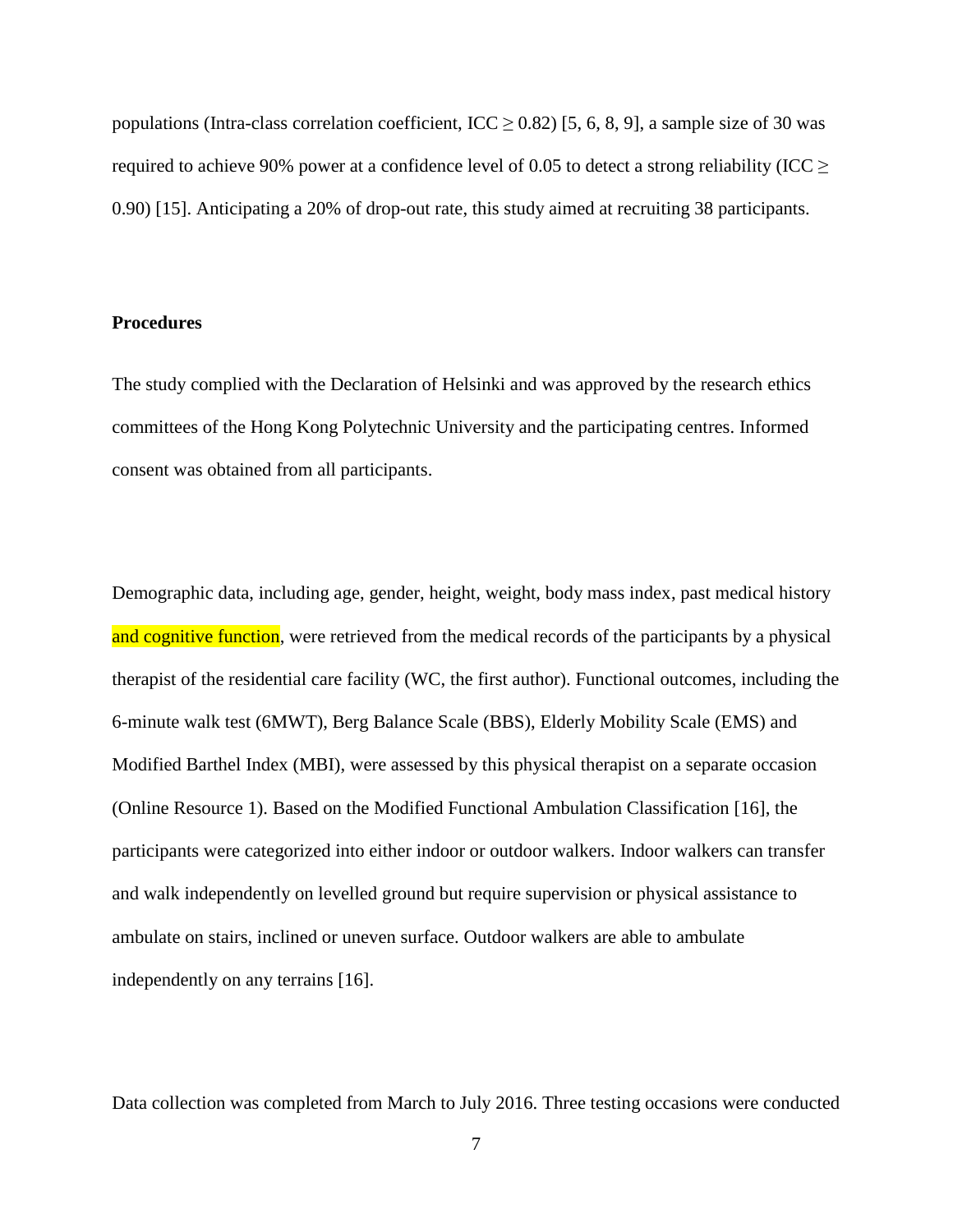over a two-week period. Two physical therapists (WC as Assessor A and another on-site physical therapist, CC, as Assessor B) performed the walk tests separately (Online Resource 1). All these testing occasions were at least one day apart so the participants had adequate rest. To prevent recall bias, the sequences of the walk tests on each occasion were randomized for each participant by drawing lots.

# **Measures**

### *Walk Tests*

The walk tests were conducted on a 15-meter levelled corridor located in a spacious hall of the residential care facility. Traffic cones were placed at both ends of the corridor to indicate the turning spots. Markings were placed at 1-meter intervals using colored tapes. The participants were instructed to use their usual walking aids. No vigorous exercise was allowed two hours before the testing occasion. Heart rate, blood pressure and oxygen saturation were monitored using a finger pulse oximetry and a blood pressure monitor, and the rate of perceived exertion were recorded using the modified Borg scale prior to and after each trial of the walk tests [17]. All these vital signs had to return to the baseline before the next trial [17, 18].

# *1. 2-minute walk test (2MWT)*

The 2MWT was conducted based on the published guideline [18]. The participants were told to "walk at your comfortable, usual pace". The assessor walked half a meter behind the participant to ensure safety. No encouragement or feedback was given during the test. Two practice trials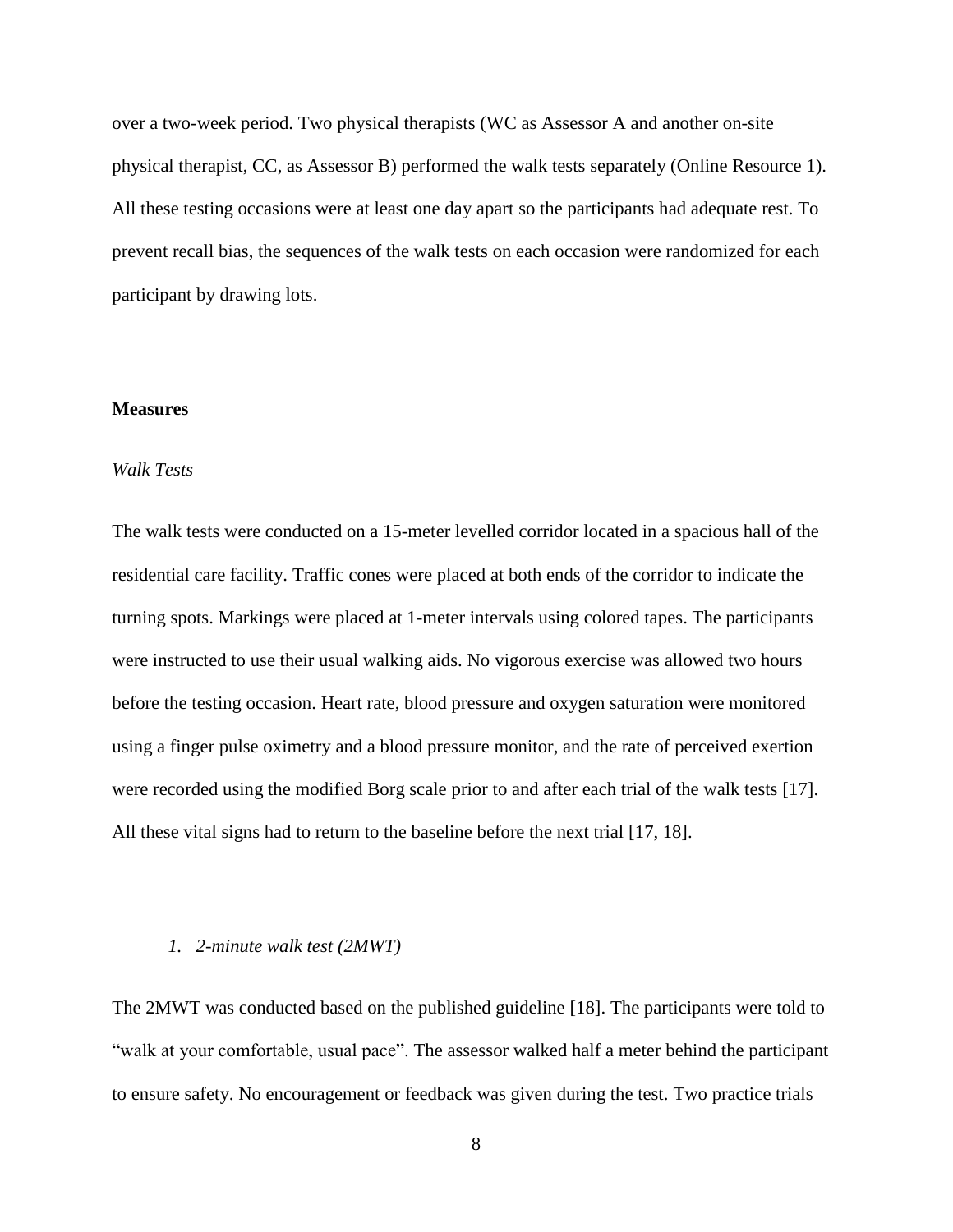and one final trial for record were performed. The participants were given at least 10 minutes rest between trials. The distance covered in the two minutes was recorded as the 2MWT.

#### *2. 10-meter walk test (10MeWT)*

The 10MeWT was measured simultaneously in the 2MWT. During the first leg of each trial of the 2MWT, the time used to walk for the middle 10 meters of the 15-meter corridor was recorded. The first three meters and the last two meters were reserved for acceleration and deceleration respectively [8, 19]. The 10MeWT was calculated by dividing 10 meters by the time used (i.e. meters/second).

The two walk tests were conducted simultaneously as their testing procedures were very similar. Hence, the amount of repeated walking for the participants was greatly reduced so as to maximize their compliance and reduce unnecessary fatigue.

#### *Functional Outcomes*

*1. 6-minute walk test (6MWT)*

The 6MWT aims at examining the exercise capacity of older adults [20]. The participants were asked to walk "as far as possible" without jogging or running for six minutes. The distance covered in the six minutes was recorded.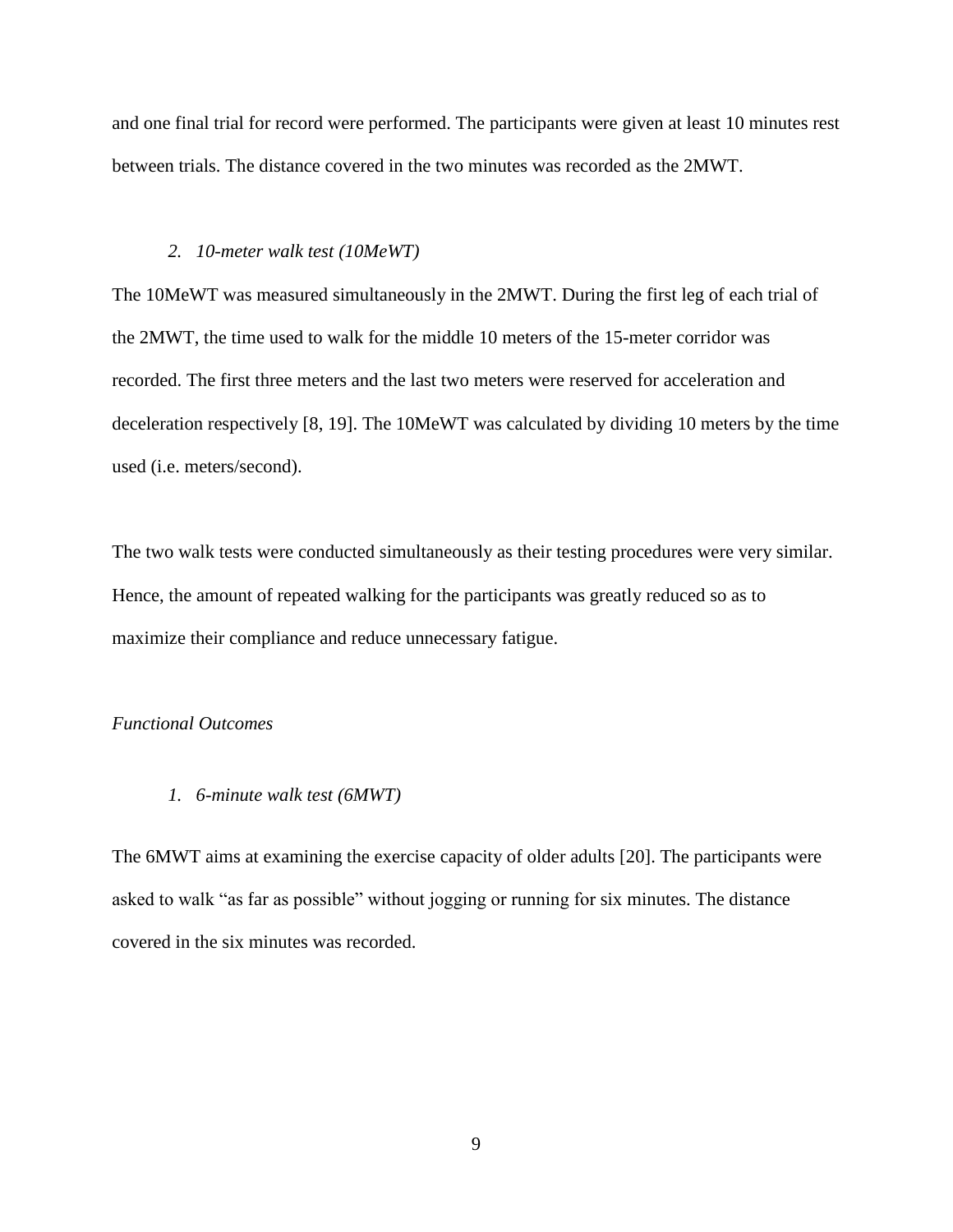# *2. Berg Balance Scale (BBS)*

The BBS assesses the balance of older adults using 14 functional tasks [21], such as sitting to standing, standing unsupported, chair transfers, standing with eye closed, tandem standing and single leg standing. Each item is rated on a scale of 0 to 4 ( $0 =$  incapable to perform the task and  $4 =$  fully capable in completing the task based on the scoring criterion). A higher total score indicates better balance control.

## *3. Elderly Mobility Scale (EMS)*

The EMS evaluates the general mobility, balance and transfers of frail older adults [22]. Seven mobility and functional tasks were examined. Two bed mobility tasks, lying to sitting and sitting to lying, score from 0 to 2. Four tasks, including sitting to standing, standing, gait, six-meter timed walk, score from 0 to 3. The functional reach task scores from 0 to 4. A higher total score indicates better mobility status.

#### *4. Modified Barthel Index (MBI)*

The MBI assesses individuals' independence in activities of daily living [23]. It comprises 10 functional activities, including feeding, transfer, personal hygiene, getting on/off toilet, bathing, walking on levelled ground, climbing stairs, dressing, and bowel and bladder control. Each item scores from 0 to 10. A higher total score indicates better functional independence.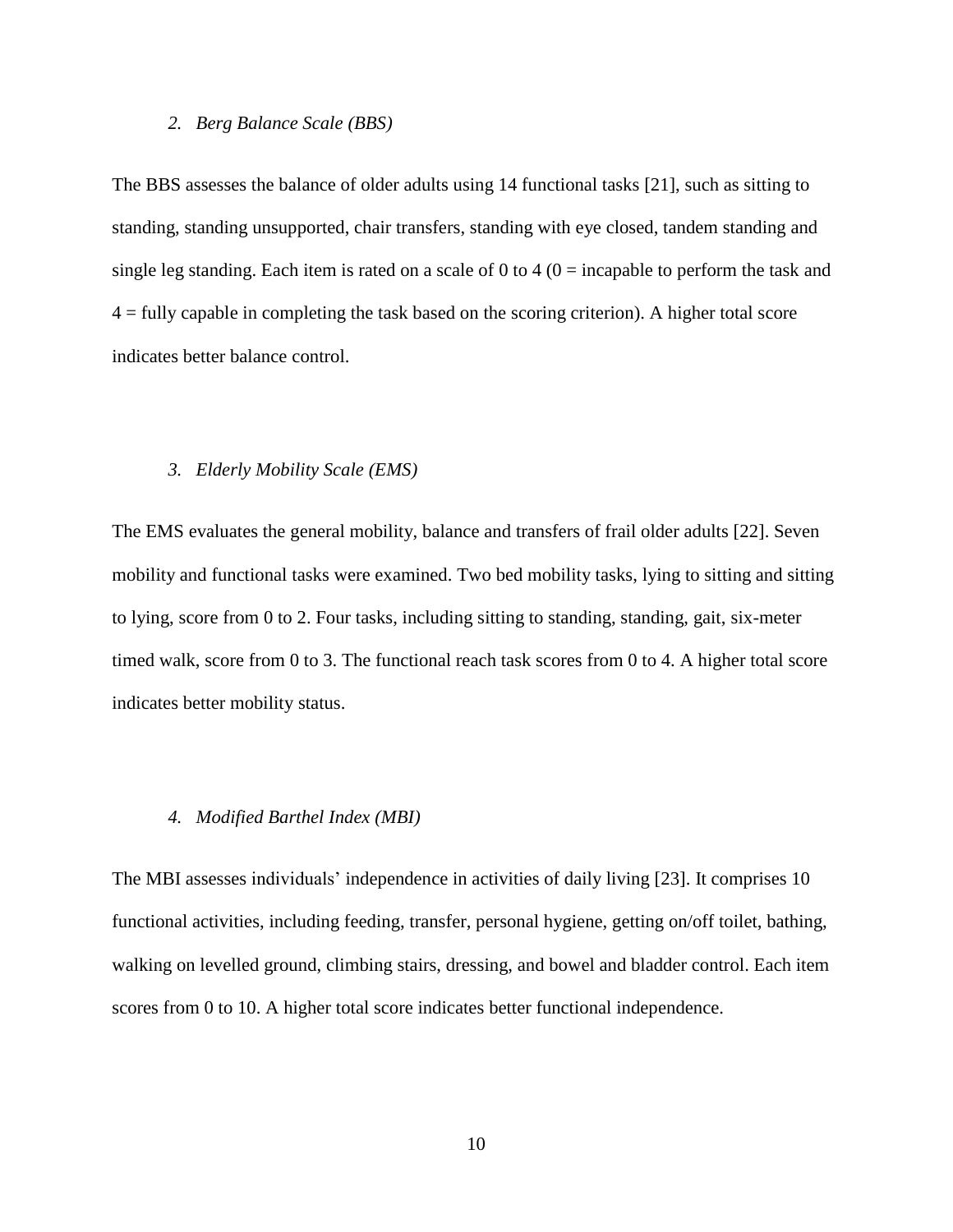#### **Statistical Analyses**

The characteristics and functional outcomes between the two subgroups were compared using independent *t* test or chi-square test. The walking performances between the two subgroups were compared using one-way analysis of covariance (ANCOVA).

The test-retest and inter-rater reliability of the walk tests were analyzed using the ICC model 2  $(ICC_{2,1})$  and model 3  $(ICC_{3,2})$  respectively [24]. The correlations between the walk tests and functional outcomes were analyzed using Pearson correlation coefficient (*r*) for all the participants as a group, and Spearman correlation coefficient (*ρ*) for each subgroup. Knowngroup validity was evaluated by comparing the walking performances among the participants using different walking aids (no aid versus stick versus quadripod/frame) and of different ambulatory statuses (indoor walkers versus outdoor walkers) using one-way analysis of variance (ANOVA) and independent *t* test for all the participants as a group, and Kruskal-Wallis test and Mann-Whitney U test for the two subgroups.

The MDC were calculated based on the findings of the walk tests conducted by the same assessor (test-retest reliability by Assessor A). The standard error of measurement (SEM) was calculated using the following formula [13]:

 $SEM = sd \times \sqrt{(1 - r)}$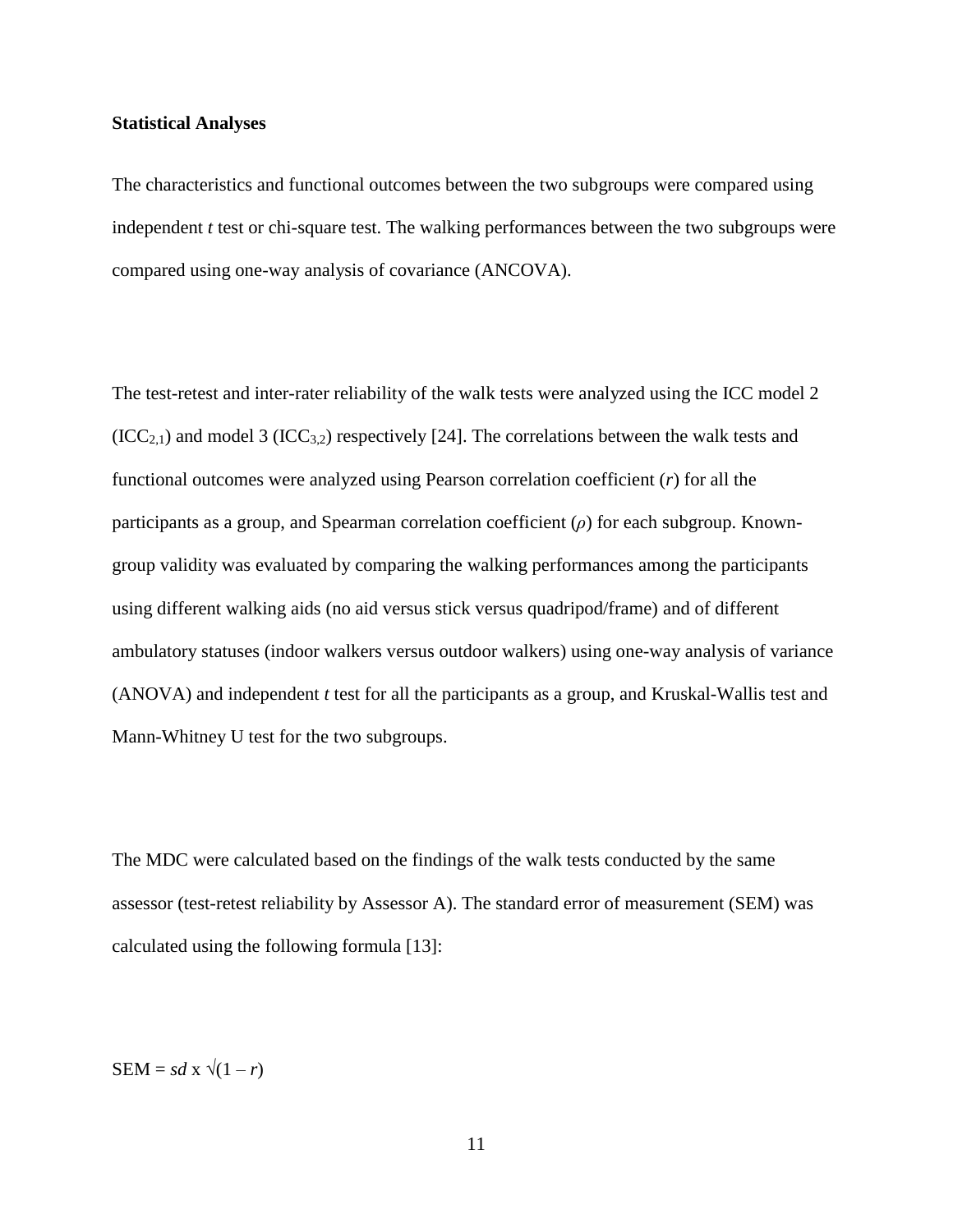where *sd* is the standard deviation of the measure, and *r* is the reliability coefficient, i.e. the ICC of the test-retest reliability. The absolute MDC at the 95% confidence level (MDC $_{95}$ ) was calculated based on the SEM using the following equation [11, 12]:

 $MDC_{95} = SEM \times 1.96 \times \sqrt{2}$ 

where 1.96 represents the z-score at the 95% confidence interval from a normal distribution. The squared root of two takes into account the errors made by two repeated measurements.

The relative MDC at the 95% confidence level (MDC $_{95\%}$ ) was calculated as follows [11]:

 $MDC_{95}$ % = (MDC<sub>95</sub>/mean) x 100

where "mean" was the average results of the walk tests.

All statistical analyses were performed using the SPSS software (version 22.0). A significance level was set at  $p = 0.05$ .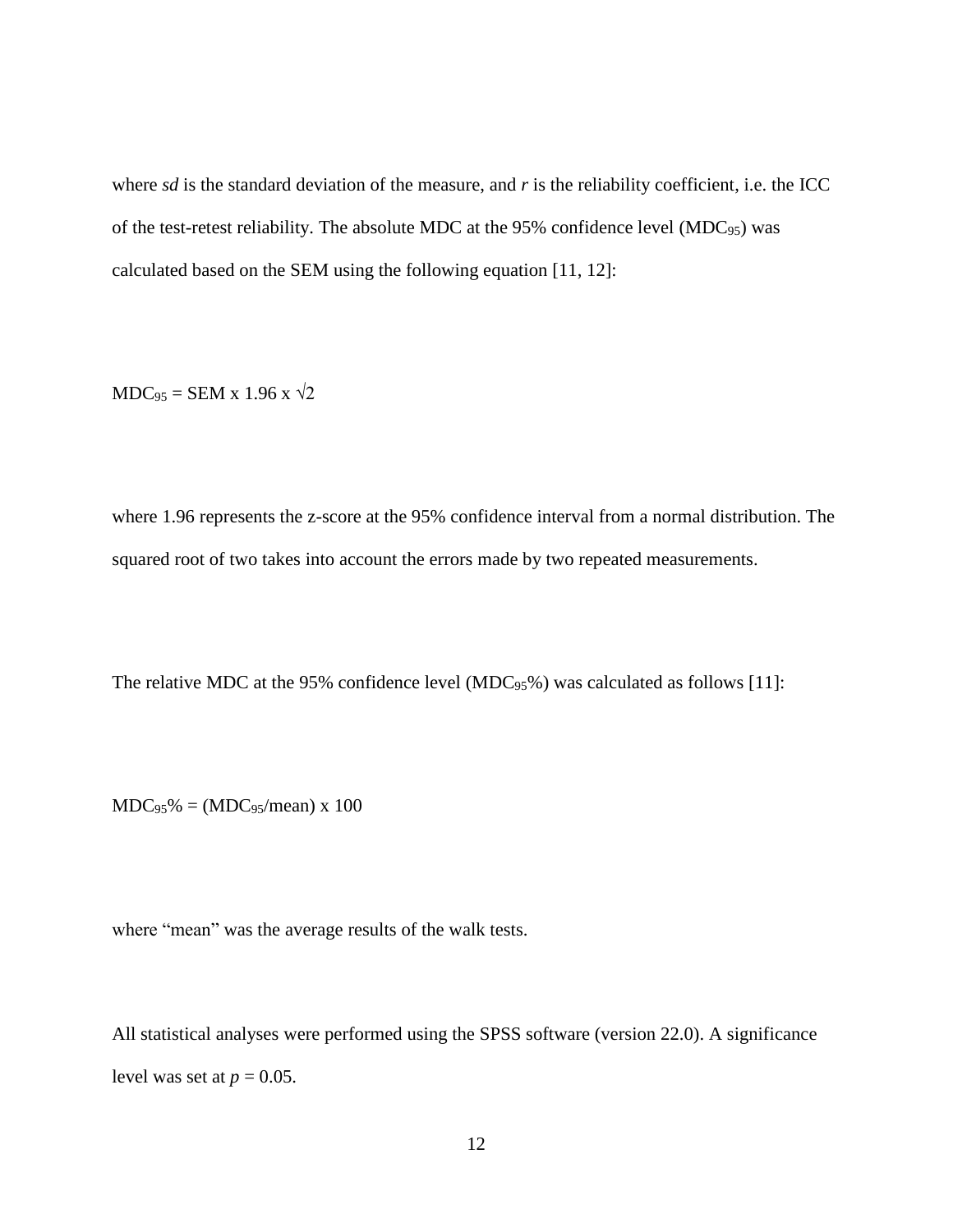#### **RESULTS**

Forty-four participants were recruited and completed all the walk tests. No adverse event and drop-out was recorded. The characteristics of the participants are shown in Online Resource 2. The participants had a mean age of 85.0 years. Most participants were female (75%). The average number of chronic conditions was 5.8. Most participants walked unaided (32%) or with a stick (39%). About half of them were outdoor-walkers (52%). The RC subgroup was significantly older ( $p = .042$ ), with more participants being female ( $p = .036$ ), having osteoarthritis ( $p < .001$ ), and having more chronic diseases ( $p = .046$ ). After controlling these demographic variables, no significant difference was found in the 2MWT and 10MeWT between the DC and RC subgroups (all  $p > .05$ ).

Both the 2MWT and 10MeWT achieved excellent test-retest (ICC =  $0.95-0.99$ ) and inter-rater reliability (ICC = 0.91- 0.97) as a group and in each subgroup (DC- test-retest: ICC = 0.97- 0.99; inter-rater: ICC =  $0.96 - 0.98$ ; RC- test-retest: ICC =  $0.94 - 0.97$ ; inter-rater: ICC =  $0.94 - 0.97$ ) (Table 1).

The 2MWT and 10MeWT were significantly correlated in the participants as a group ( $r = 0.98$ ) and in each subgroup ( $\rho = 0.95 - 0.98$ ) (Table 2). These walk tests were also strongly correlated with the 6MWT (as a group,  $r= 0.89 - 0.92$ ; in each subgroup,  $\rho = 0.78 - 0.91$ ). The correlations between the walk tests and the EMS were moderate as a group (*r* = 0.56 - 0.57) and in the DC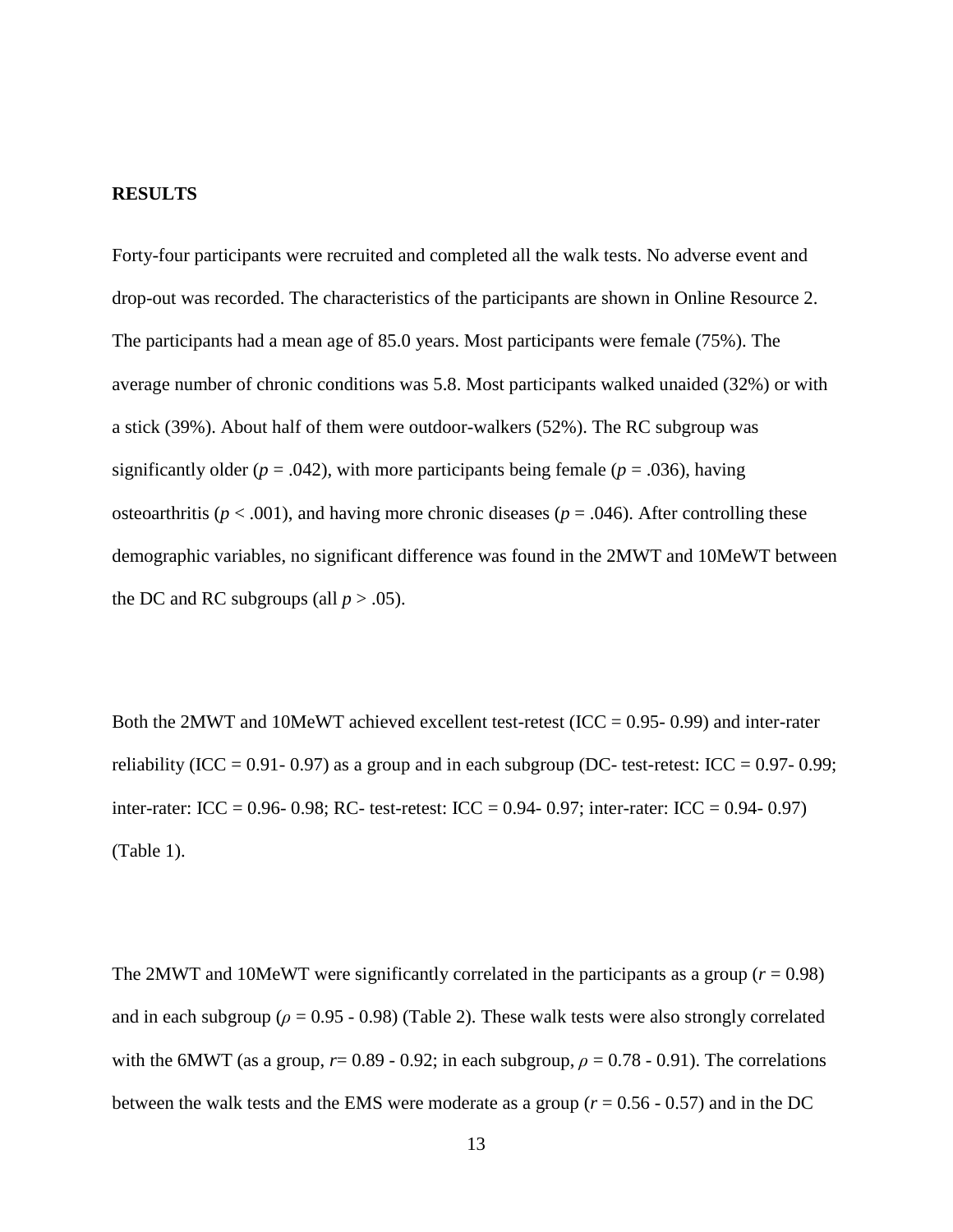subgroup ( $\rho = 0.38 - 0.46$ ), but strong in the RC subgroup ( $\rho = 0.60 - 0.62$ ). The correlations between the walk tests and BBS were strong (as a group,  $r = 0.66 - 0.66$ ; in each subgroup,  $\rho =$ 0.67 - 0.77). The correlations between the walk tests and MBI were moderate as a group ( $r =$ 0.55- 0.59), strong in the DC subgroup ( $\rho = 0.74 - 0.81$ ) but weak in the RC subgroup ( $\rho = 0.28 - 0.69$ ) 0.33).

The walking performances were significantly different for participants using different walking aids (all  $p \leq .027$ ), except in the 2MWT for the RC subgroup ( $p = .070$ ) (Table 3). Those who ambulated without walking aids walked farther and faster than those using a quadripod or frame (all  $p \leq 0.038$ ). Stick-users outperformed those using a quadripod or frame in the two walk tests as a group (all  $p = 0.01$ ), and in the 2MWT for the DC subgroup ( $p = .030$ ). The outdoor-walkers performed significantly better in both the walk tests than the indoor-walkers as a group (all  $p \leq$ .001) and in the DC subgroup (all  $p \leq .025$ ).

The MDC<sup>95</sup> (MDC95%) of the 2MWT and 10MeWT for the participants as a group were 7.7m  $(10.7\%)$  and  $(0.13\text{m/s}$  (18.8%) respectively. For the DC subgroup, the MDC<sub>95</sub> (MDC<sub>95</sub>%) of the 2MWT and 10MeWT were 6.1m (8.4%) and 0.13m/s (18.8%) respectively. For the RC subgroup, the MDC $_{95}$ (MDC $_{95}$ %) of the 2MWT and 10MeWT were 8.4m (11.9%) and 0.12m/s (18.0%) respectively.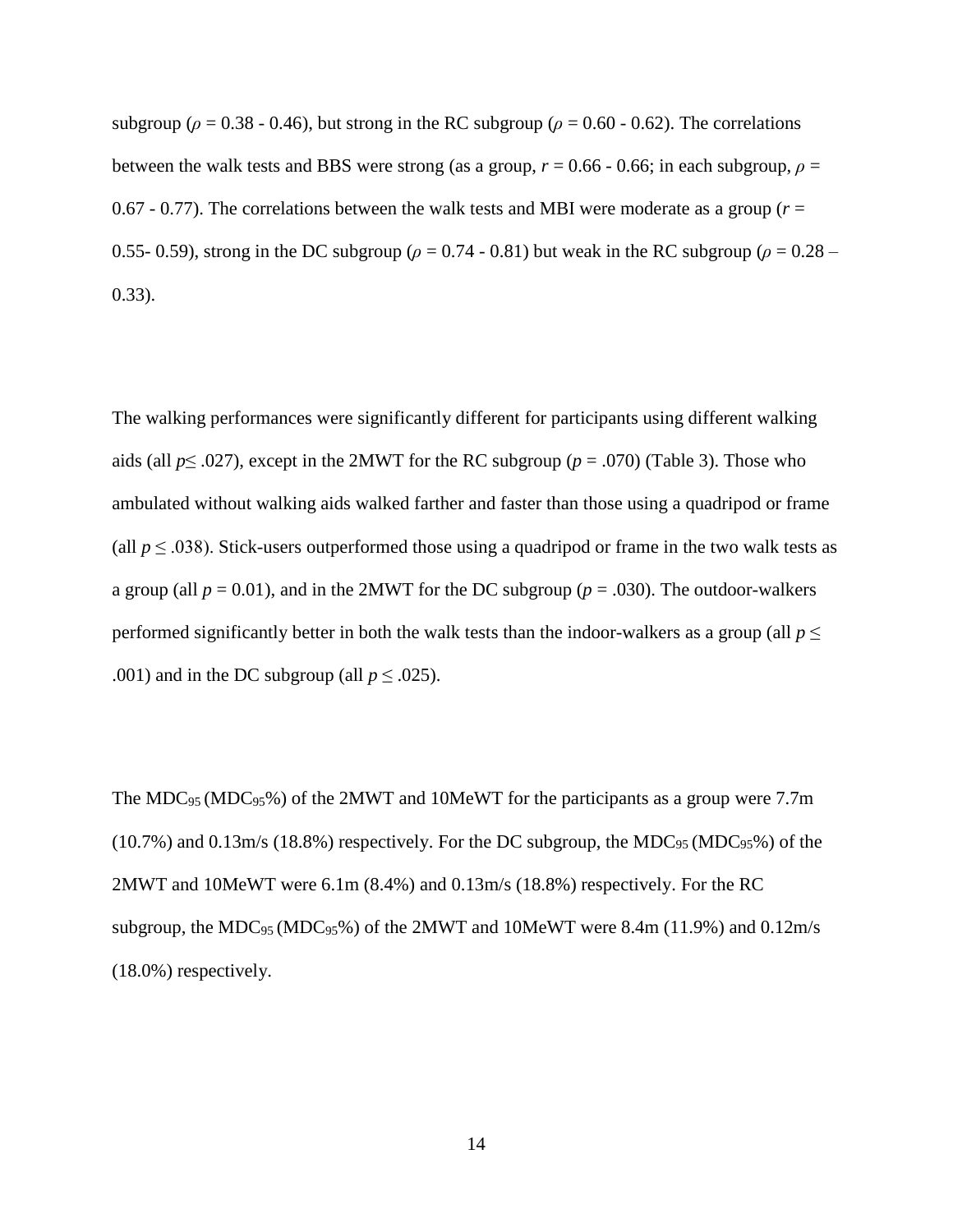### **DISCUSSION**

The present study is the first to validate these walk tests for frail older day care attendants. Literature about the walking performances for this population group has been scarce [25, 26]. Previous psychometric studies of the 2MWT and 10MeWT for older populations focused only on community-dwelling individuals [5, 6, 19], those receiving acute care [7, 8] and long-term care [9]. Our findings showed that both 2MWT and 10MeWT were safe, reliable and valid to evaluate the walking performances of frail older day care and residential care attendants.

# *2MWT*

The reliability found in the current study (ICC =  $0.97 - 0.99$ ) is consistent with the findings of a study on long-term care attendants (ICC =  $0.83 - 0.96$ ) [9], probably because the characteristics of our participants were similar to those in that study. The strong correlation between the 2MWT and 6MWT shown in our findings ( $r = 0.92$ ) is also similar to this study ( $r = 0.92$ ) [9], as both 2MWT and 6MWT measure individuals' walking capacities. The strong correlation between the 2MWT and BBS in the present study ( $r = 0.66$ ) was again similar to this study ( $r = 0.88$ ) [9]. The correlation between the 2MWT and MBI in the present study  $(r = 0.59)$  was different from previous studies on older adults with acute hip fracture  $(r = 0.35)$  [7], likely because acute lower limb fracture might have considerably increased the physical dependence of their participants.

Our findings are coherent with previous findings that the 2MWT could distinguish people using different walking aids [7]. This study has further demonstrated that the 2MWT can differentiate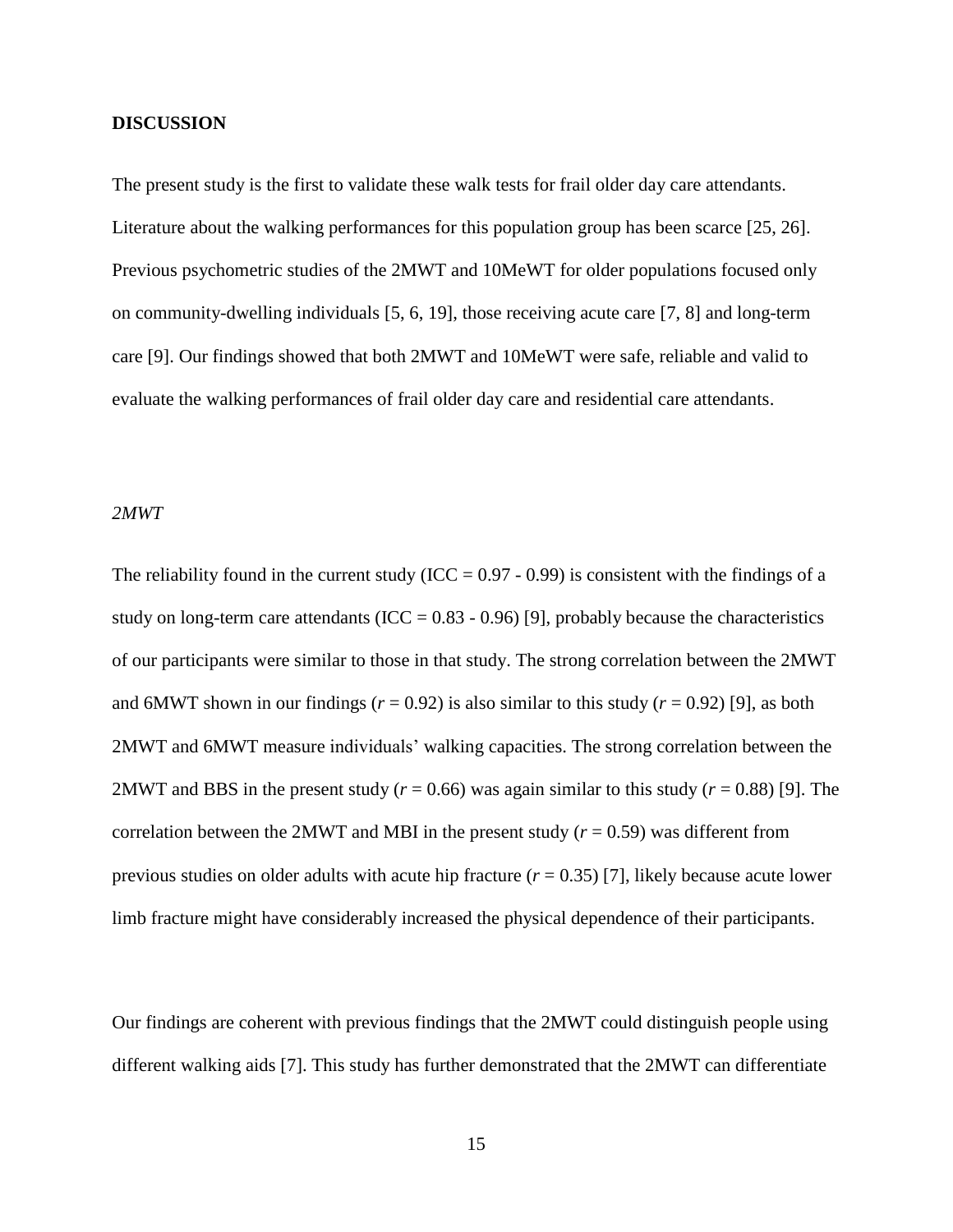frail older indoor walkers from outdoor walkers. The MDC $_{95}$  reported in this study (7.7 m) is lower than the previously published value for healthy adults (42.5 m) [27], likely due to the fact that our participants were more physically restricted.

# *10MeWT*

The excellent reliability shown in the present study is comparable with previous studies on older adults with Parkinson's disease (ICC =  $0.92 - 0.96$ ) [5], acute hip fracture (ICC =  $0.82$ ) [8] and chronic lung disease (ICC =  $0.90 - 0.99$ ) [6]. To the author's knowledge, the current study is the first in evaluating the construct and known-group validity of the 10MeWT in older populations. Our findings of the MDC $_{95}$  (0.13 - 0.16 m/s) were lower than those for older adults with Parkinson's disease (0.22- 0.23 m/s) [5] and chronic lung disease (0.40 m/s) [6], probably because our participants were physically weaker than their younger counterparts with single chronic condition. The study on older adults with acute hip fracture reported an extremely small  $MDC_{95}$  (0.08 m/s) [8]. The hip fracture at the acute stage might have significantly reduced the walking abilities of their participants, resulting in a very low 10MeWT (0.02 m/s) [8] and consequently a very small MDC.

Our MDCs of the 2MWT and 10MeWT were generally smaller than those previously reported on older populations [5, 6, 9]. This might be attributed to the use of the standardized testing protocols of the walk tests. Our study used the standardized testing protocol of the 2MWT [18]. The number of practice trials, use of verbal encouragement and duration of rest between trials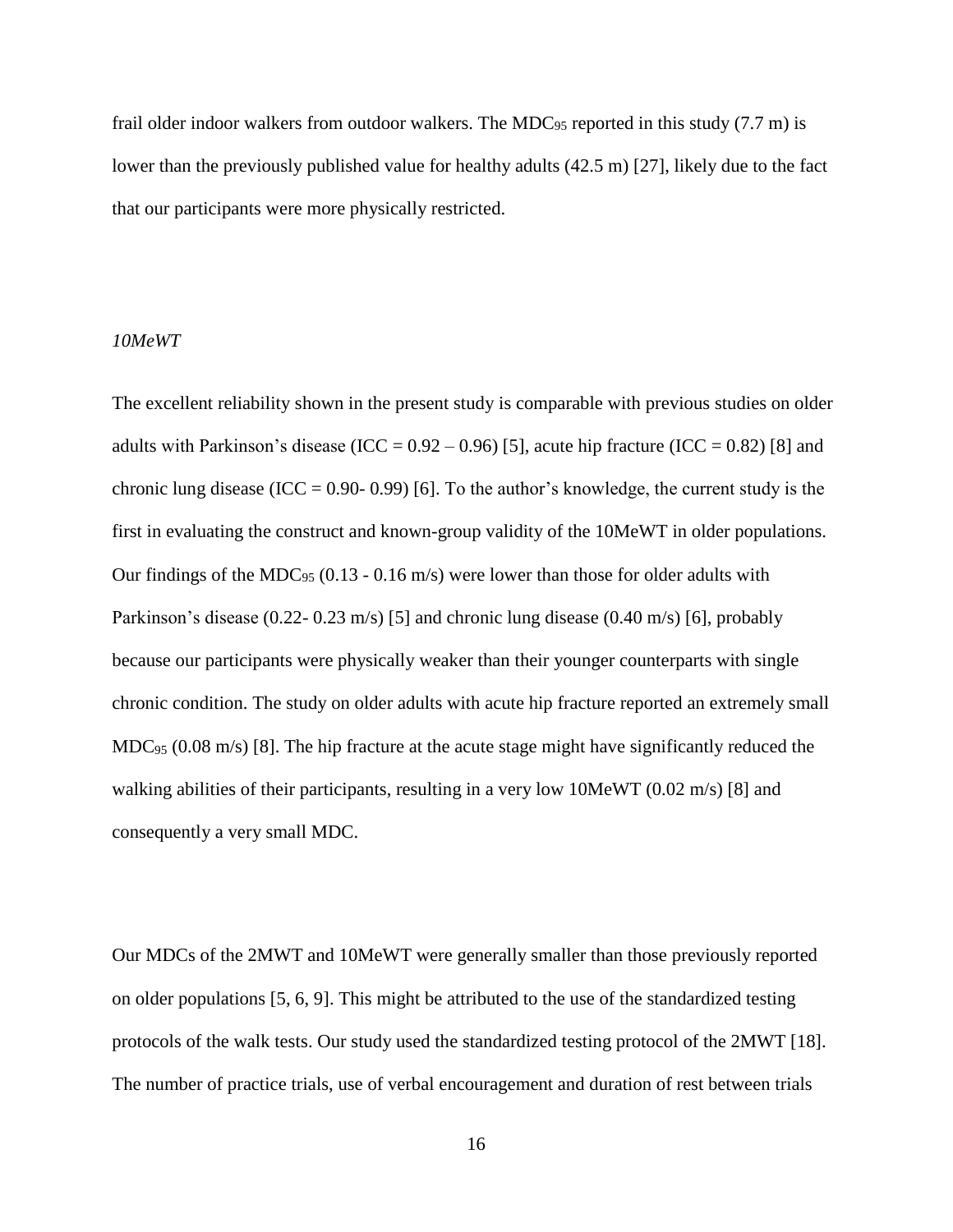were different (e.g. two versus no practice trials; strictly no verbal versus verbal encouragement; 10 versus 5 minute rest). Similarly, the testing procedures of the 10MeWT varied in many aspects in previous studies, including the length of steady-state walking (6 meters or 10 meters), number of practice trials (0 or 2 practice trials) and instructions ("walk as fast as possible" or "walk at your comfortable speed") [5, 6, 8]. Using standardized testing protocol of the walk tests in the current study might have minimized the variations of the walking performances from our participants, contributing to the smaller MDCs.

It is interesting to find that although the walking performances between the day care and residential care participants were similar (Online Resource 1), there were subtle differences in the validity of the walk tests between these two subgroups. Specifically, these walk tests were more capable to differentiate between those using different walking aids, and between indoor and outdoor walkers among the day care attendants than among the residential care attendants (Table 3). Frail older day care attendants might represent a unique older population group which showed different walking capacity. Future studies should be conducted to verify this speculation.

# **Study Limitations**

Our study consisted of older adults who were relatively old, frail, with multiple chronic diseases and disabilities, and recruited from day care and residential care facilities. Our findings should not be generalized to non-frail, community-dwelling healthy older adults. Although we had reached the targeted sample size, the number of participants remained small, particularly in the post-hoc subgroup analyses. The length of the corridor used in the current study was only 15

17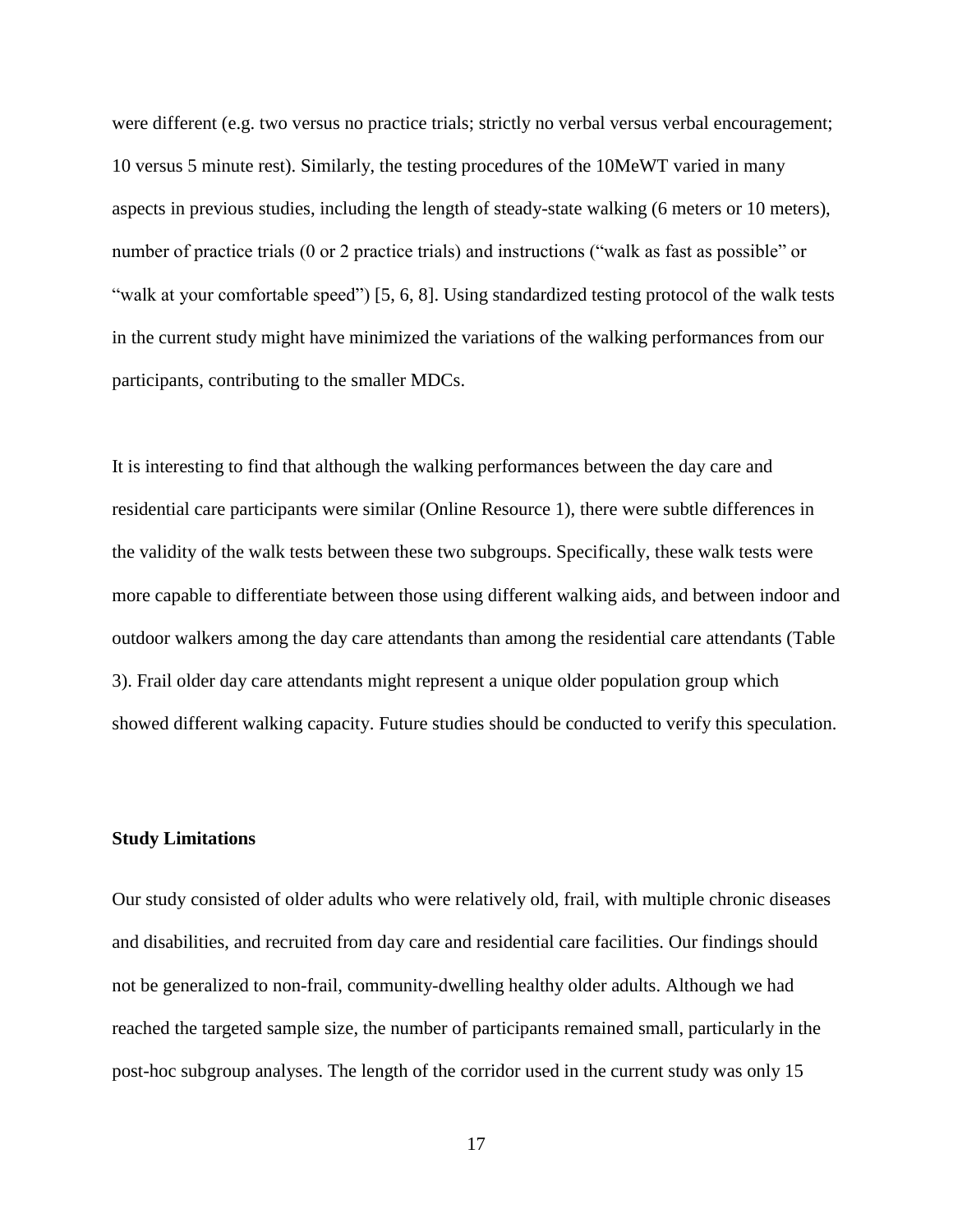meters, which was shorter than the recommendation in the published guidelines (30 meters, or not less than 20 meters) [18]. The walking performances of our participants might be reduced due to the increased number of turns during the tests. Clinicians who are going to use our findings in their settings should be aware of the effects of different environmental set-up. The 10MeWT was measured within the 2MWT and the results might vary if the tests were conducted individually.

#### **CONCLUSION**

Excellent test-retest and inter-rater reliability were found in the 2MWT and 10MeWT for frail older day care and residential care attendants. These walk tests were significantly correlated with functional outcomes of exercise capacity, general mobility, balance and functional independence. The two walk tests were able to discriminate frail older adults using different walking aids and of different ambulatory statuses. The MDC $_{95}$  and MDC $_{95}$ % of the walk tests were suggested for this population group. Frail older day care and residential care attendants presented different patterns of construct and known-group validity of the walk tests.

# **Acknowledgement:**

- Dr. Raymond Chung for his support on the data analyses;
- All the older adults who took part in the study, and
- Chi Lin Nunnery Elderly Service for their support in the data collection.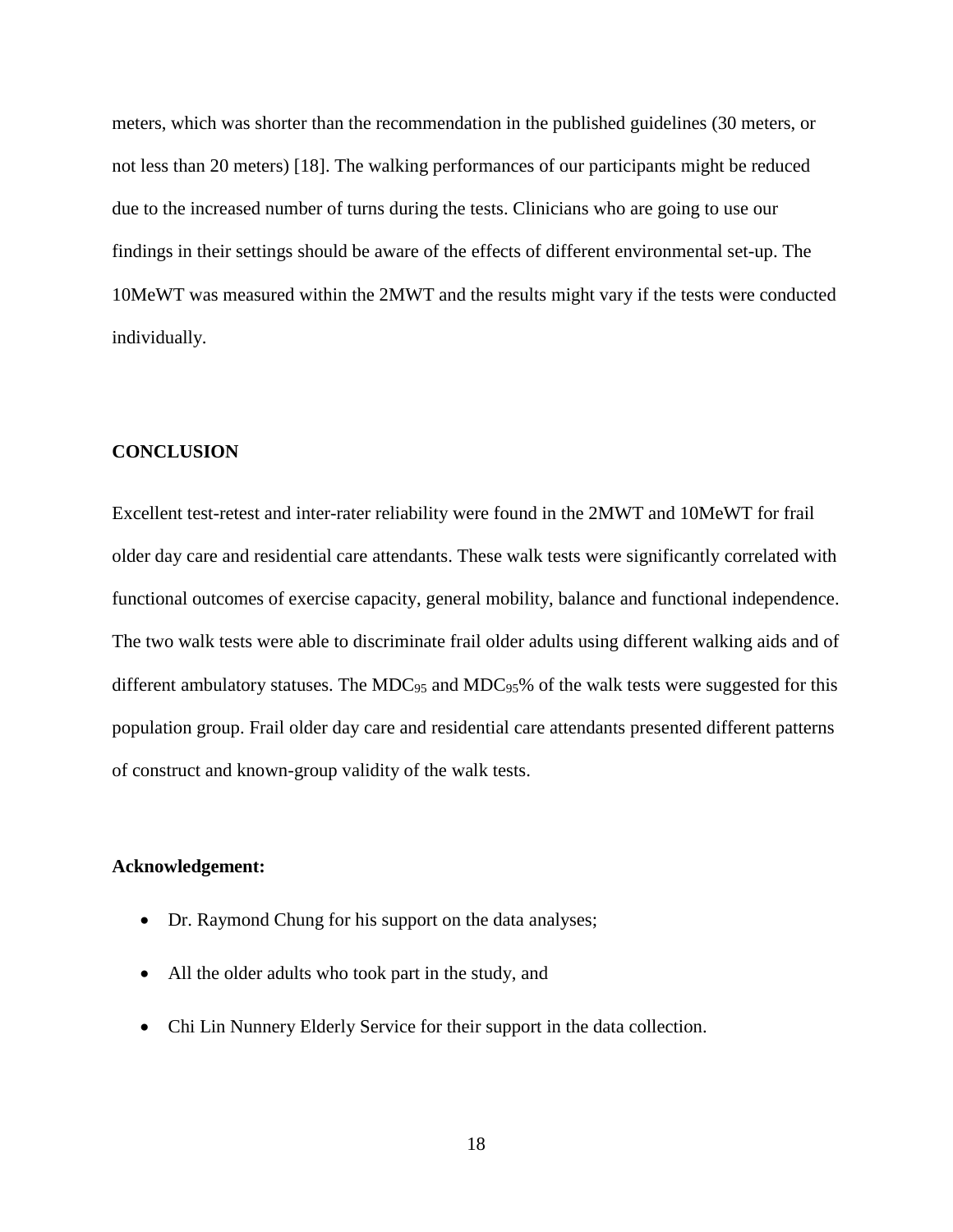# **Ethical Statements:**

- **i)** Compliance with ethical standards: The research complied with the ethical standards as required.
- **ii**) Funding: This research did not receive any specific grant from funding agencies in the public, commercial, or not-for-profit sectors.
- **iii)** Conflict of interest: The authors declare that they have no conflict of interest.
- **iv**) Ethical approval: This research was approved by the research ethics committees of the Hong Kong Polytechnic University and the participating centres.
- **v)** Informed consent: Written informed consent was collected from all participants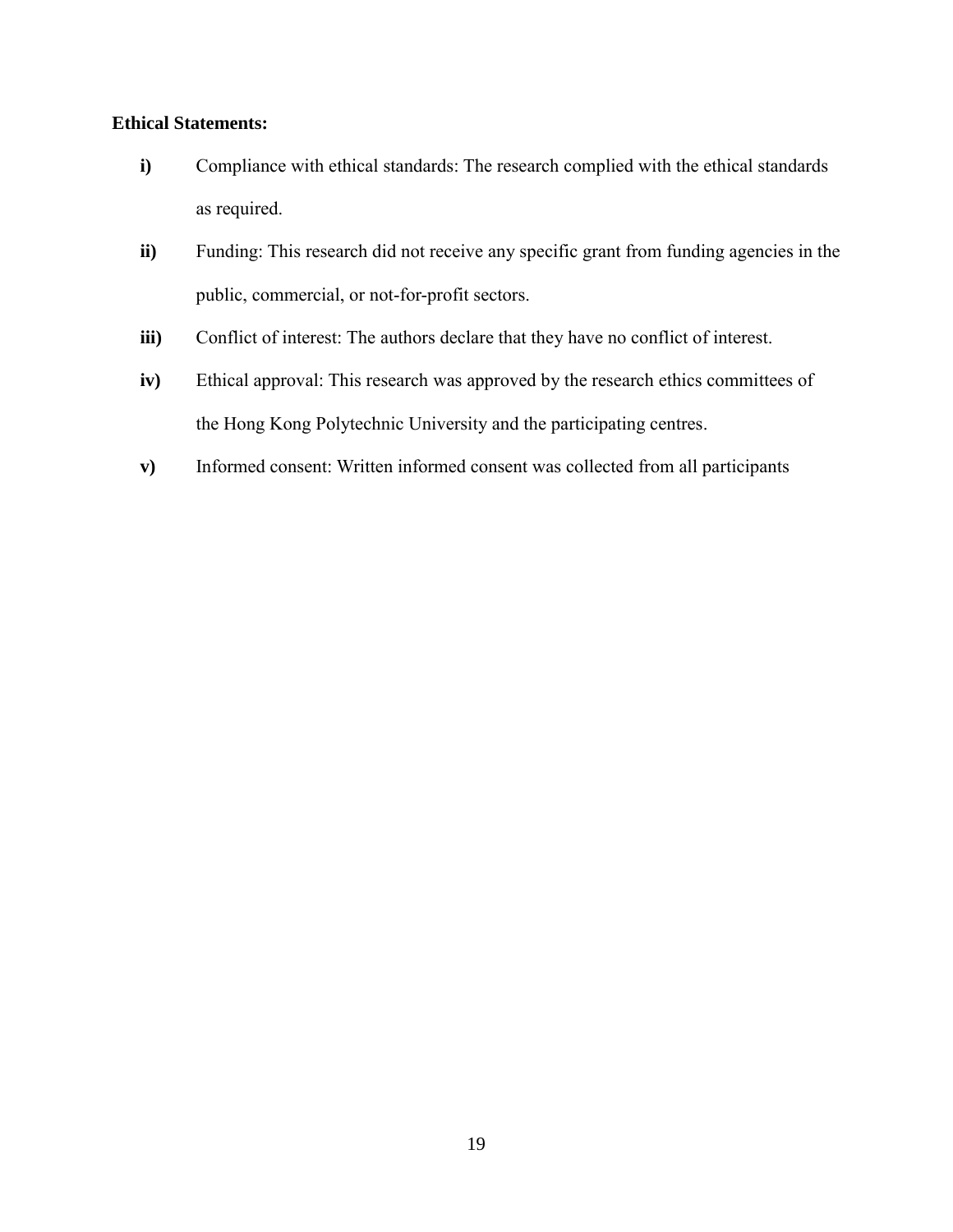### **REFERENCES**

- 1. Purser JL, Weinberger M, Cohen HJ, et al (2005) Walking speed predicts health status and hospital costs for frail elderly male veterans. J Rehabil Res Dev 42:535–546.
- 2. Hardy SE, Perera S, Roumani YF, et al (2007) Improvement in usual gait speed predicts better survival in older adults. J Am Geriatr Soc 55:1727–1734.
- 3. Butland RJ, Pang J, Gross ER, et al (1982) Two-, six-, and 12-minute walking tests in respiratory disease. Br Med J (Clin Res Ed) 284:1607–1608.
- 4. Collen FM, Wade DT, Bradshaw CM (1990) Mobility after stroke: Reliability of measures of impairment and disability. Int Disabil Stud 12:6–9.
- 5. Lang JT, Kassan TO, Devaney LL, et al Test-Retest Reliability and Minimal Detectable Change for the 10-Meter Walk Test in Older Adults With Parkinson's disease. J Geriatr Phys Ther 39:165–70.
- 6. Marques A, Cruz J, Quina S, et al (2016) Reliability, Agreement and Minimal Detectable Change of the Timed Up  $\&$  Go and the 10-Meter Walk Tests in Older Patients with COPD. COPD J Chronic Obstr Pulm Dis 13:279–287.
- 7. Brooks D, Davis AM, Naglie G (2006) Validity of 3 physical performance measures in inpatient geriatric rehabilitation. Arch Phys Med Rehabil 87:105–110.
- 8. Hollman JH, Beckman BA, Brandt RA, et al (2008) Minimum detectable change in gait velocity during acute rehabilitation following hip fracture. J Geriatr Phys Ther 31:53–6
- 9. Connelly DM, Thomas BK, Cliffe SJ, et al (2009) Clinical utility of the 2-minute walk test for older adults living in long-term care. Physiother Canada 61:78–87.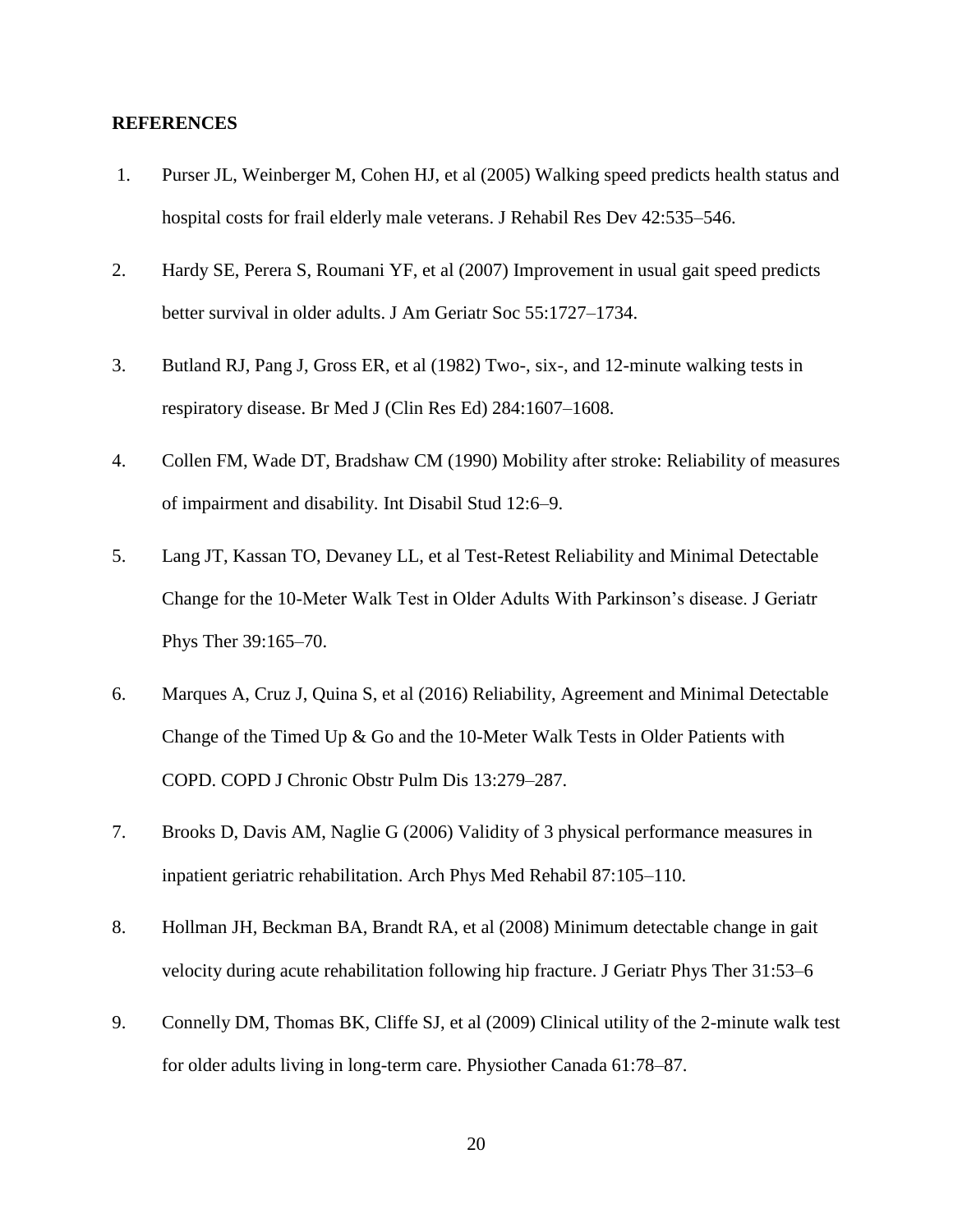- 10. Roach KE (2006) Measurement of Health Outcomes: Reliability, Validity and Responsiveness. JPO J Prosthetics Orthot 18:P8–P12.
- 11. Beckerman H, Roebroeck ME, Lankhorst GJ, et al (2001) Smallest real difference, a link between reproducibility and responsiveness. Qual Life Res 10:571–578.
- 12. Weir JP (2005) Quantifying test-retest reliability using the intraclass correlation coefficient and the SEM. J Strength Cond Res 19:231–40.
- 13. Carter, R. E., Lubinsky, J., Domholdt E (2011) Rehabilitation research: Principles and applications. St. Louis, Mo. : Elsevier Saunders, c2011, St. Louis, Mo
- 14. Woo J, Yu R, Wong M, et al (2015) Frailty Screening in the Community Using the FRAIL Scale. J Am Med Dir Assoc 16:412–9.
- 15. Shoukri MM, Asyali MH, Donner A (2004) Sample size requirements for the design of reliability study: review and new results. Stat Methods Med Res 13:251–271.
- 16. Chau MWR, Chan SP, Wong YW, Lau MYP (2013) Reliability and validity of the Modified Functional Ambulation Classification in patients with hip fracture. Hong Kong Physiother J 31:41–44.
- 17. Crapo RO, Casaburi R, Coates AL, et al (2002) ATS statement: Guidelines for the sixminute walk test. Am J Respir Crit Care Med 166:111–117.
- 18. Pin TW (2014) Psychometric Properties of 2-Minute Walk Test: A Systematic Review. Arch Phys Med Rehabil 95:1759–1775.
- 19. Peters DM, Fritz SL, Krotish DE (2013) Assessing the reliability and validity of a shorter walk test compared with the 10-Meter Walk Test for measurements of gait speed in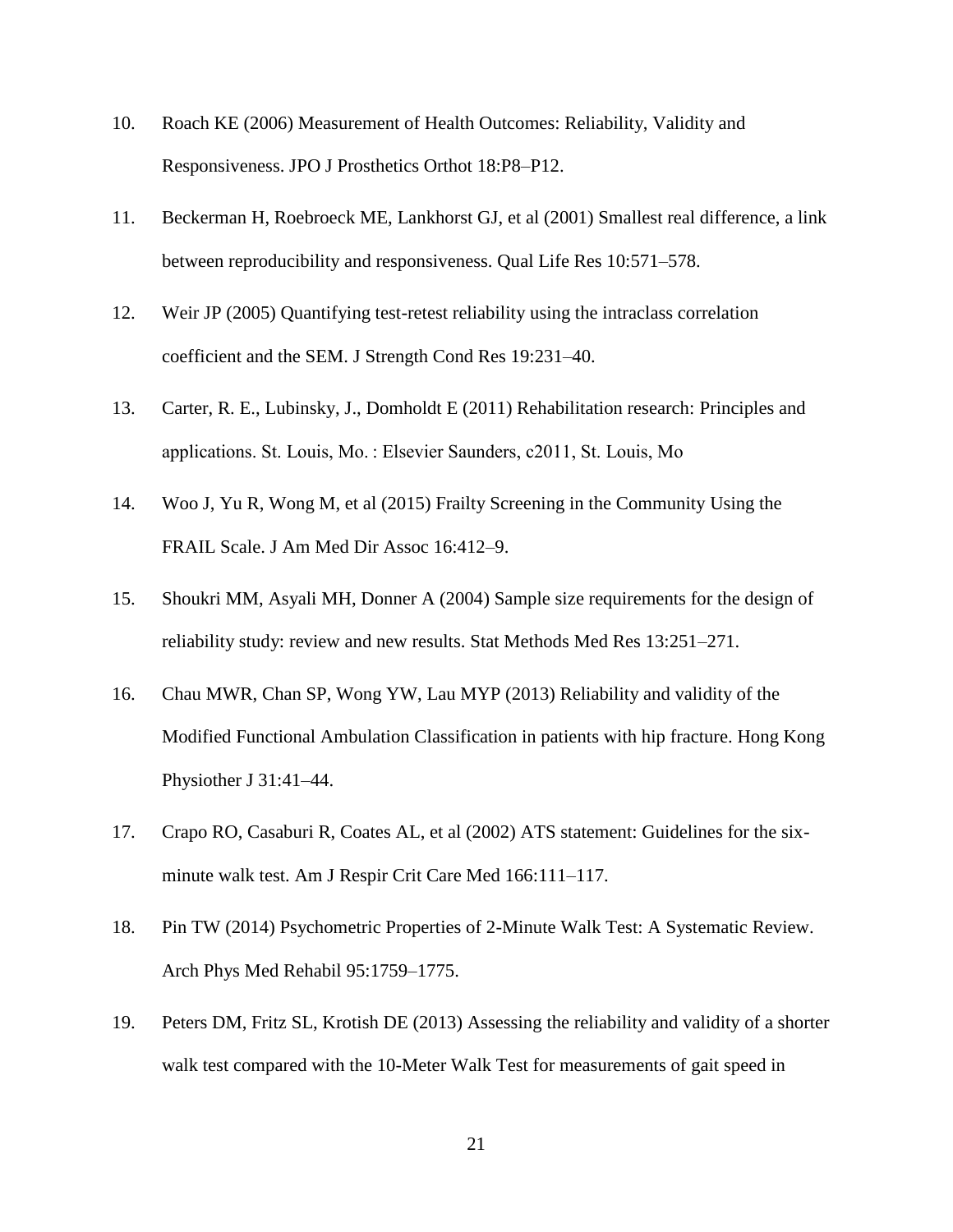healthy, older adults. J Geriatr Phys Ther 36:24–30.

- 20. Harada ND, Chiu V, Stewart AL (1999) Mobility-related function in older adults: Assessment with a 6-minute walk test. Arch Phys Med Rehabil 80:837–841.
- 21. Berg KO, Wood-Dauphinee SL, Williams JI, Maki B (1992) Measuring balance in the elderly: validation of an instrument. Can J Public Health 83 Suppl 2:S7-11
- 22. Smith R (1994) Validation and reliability of the Elderly Mobility Scale. Physiotherapy 80:744–747
- 23. Leung SOC, Chan CCH, Shah S (2007) Development of a Chinese version of the Modified Barthel Index — validity and reliability. Clin Rehabil 21:912–922.
- 24. Portney L, Watkins M (2000) Foundations of clinical research: Applications to practice. Upper Saddle River, N.J. : Prentice Hall Health, c2000, Upper Saddle River, N.J
- 25. Pereira SR, Chiu W, Turner A, et al (2010) How can we improve targeting of frail elderly patients to a geriatric day-hospital rehabilitation program? BMC Geriatr 10:82.
- 26. Shimada H, Tiedemann A, Lord SR, et al (2011) Physical factors underlying the association between lower walking performance and falls in older people: A structural equation model. Arch Gerontol Geriatr 53:131–134.
- 27. Bohannon RW, Wang YC, Gershon RC (2015) Two-minute walk test performance by adults 18 to 85 years: Normative values, reliability, and responsiveness. Arch Phys Med Rehabil 96:472–477.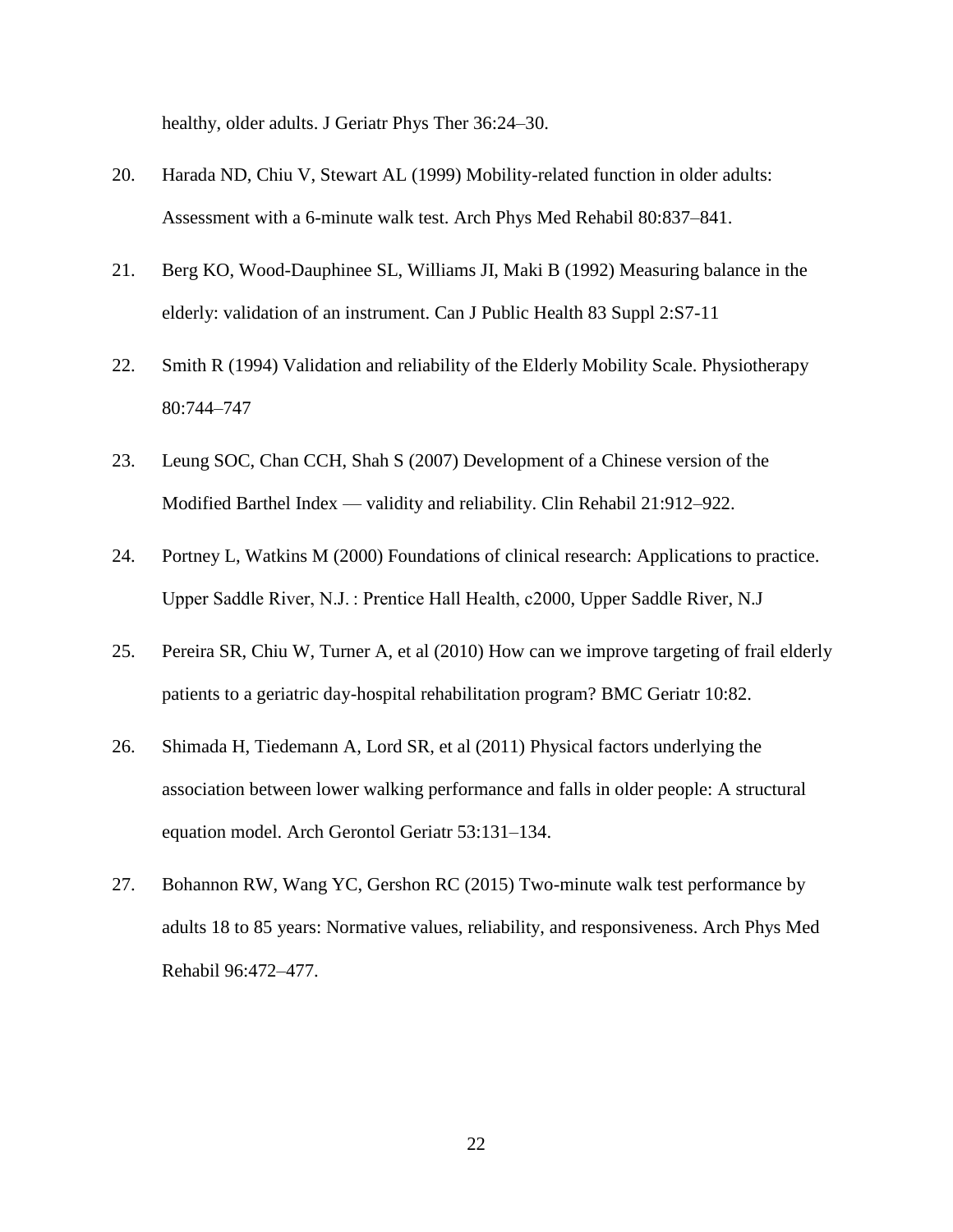Table 1. Test-retest and inter-rater reliability results

| Walk test             |                    | Test-rest reliability |                                         | Inter-rater reliability |                                         |                 |  |  |
|-----------------------|--------------------|-----------------------|-----------------------------------------|-------------------------|-----------------------------------------|-----------------|--|--|
|                       |                    |                       | Assessor A Occasion 1 and<br>Assessor B |                         | Assessor A Occasion 2 and<br>Assessor B |                 |  |  |
|                       | ICC <sub>2,1</sub> | 95% CI                | ICC <sub>3,2</sub>                      | 95% CI                  | ICC <sub>3,2</sub>                      | 95% CI          |  |  |
| 2MWT                  |                    |                       |                                         |                         |                                         |                 |  |  |
| As a group $(n = 44)$ | 0.99               | $(0.97 - 0.99)$       | 0.97                                    | $(0.94 - 0.98)$         | 0.97                                    | $(0.95 - 0.98)$ |  |  |
| $DC (n = 20)$         | 0.99               | $(0.98 - 1.00)$       | 0.98                                    | $(0.95 - 0.99)$         | 0.98                                    | $(0.94 - 0.99)$ |  |  |
| $RC (n = 24)$         | 0.97               | $(0.93 - 0.99)$       | 0.95                                    | $(0.90 - 0.98)$         | 0.97                                    | $(0.93 - 0.99)$ |  |  |
| 10MeWT                |                    |                       |                                         |                         |                                         |                 |  |  |
| As a group $(n = 44)$ | 0.95               | $(0.92 - 0.98)$       | 0.95                                    | $(0.91 - 0.97)$         | 0.96                                    | $(0.93 - 0.98)$ |  |  |
| $DC (n = 20)$         | 0.97               | $(0.92 - 0.99)$       | 0.96                                    | $(0.89 - 0.98)$         | 0.96                                    | $(0.89 - 0.98)$ |  |  |
| $RC (n = 24)$         | 0.94               | $(0.87 - 0.97)$       | 0.94                                    | $(0.86 - 0.97)$         | 0.97                                    | $(0.93 - 0.99)$ |  |  |

Note: 2MWT- 2-minute walk test; 10MeWT- 10-meter walk test; DC- Day care; ICC- Intra-class correlation coefficient; RC-

Residential care.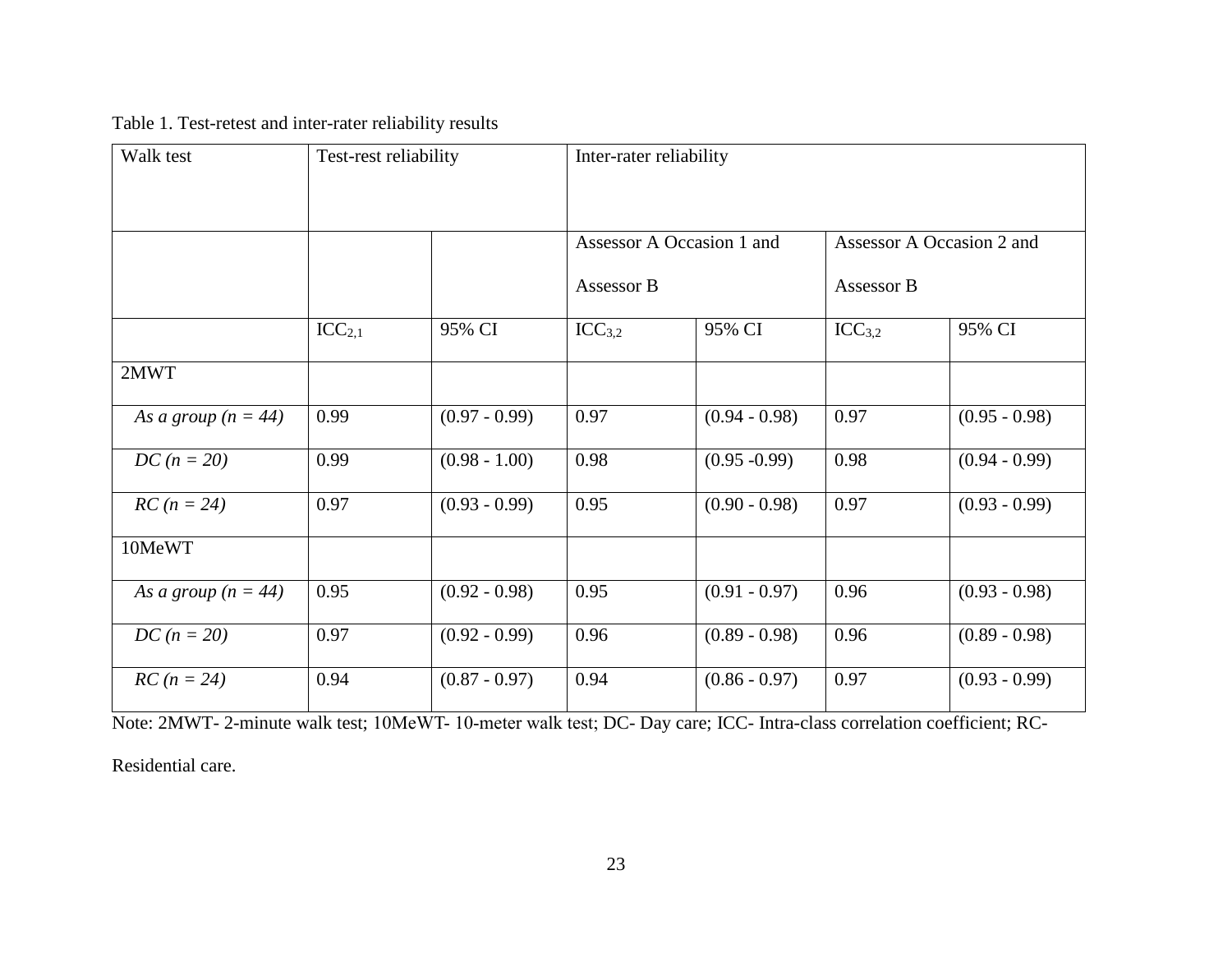|            | 2MWT                  |               |                    | 10MeWT                |                             |         |  |
|------------|-----------------------|---------------|--------------------|-----------------------|-----------------------------|---------|--|
|            | As a group $(n = 44)$ | $DC (n = 20)$ | $RC (n = 24)$      | As a group $(n = 44)$ | $DC (n = 20)$ $RC (n = 24)$ |         |  |
| 2MWT       |                       |               |                    |                       |                             |         |  |
| $r/\rho^*$ | 1.00                  | 1.00          | 1.00               |                       |                             |         |  |
| $p$ -value |                       |               |                    |                       |                             |         |  |
| 10MeWT     |                       |               |                    |                       |                             |         |  |
| $r/\rho^*$ | 0.98                  | 0.96          | 0.95               | 1.00                  | 1.00                        | 1.00    |  |
| $p$ -value | $\overline{0.001}$    | $<.001$       | $\overline{0.001}$ |                       |                             |         |  |
| 6MWT       |                       |               |                    |                       |                             |         |  |
| $r/\rho^*$ | 0.92                  | 0.91          | 0.84               | 0.89                  | 0.89                        | 0.78    |  |
| $p$ -value | $<.001$               | $<.001$       | $<.001$            | $<.001$               | $<.001$                     | $<.001$ |  |
| <b>EMS</b> |                       |               |                    |                       |                             |         |  |
| $r/\rho^*$ | 0.56                  | 0.38          | 0.60               | 0.57                  | 0.46                        | 0.62    |  |
| $p$ -value | $<.001$               | .10           | .002               | $<.001$               | .041                        | .001    |  |
| <b>BBS</b> |                       |               |                    |                       |                             |         |  |

Table 2. Correlations between the walk tests and functional measures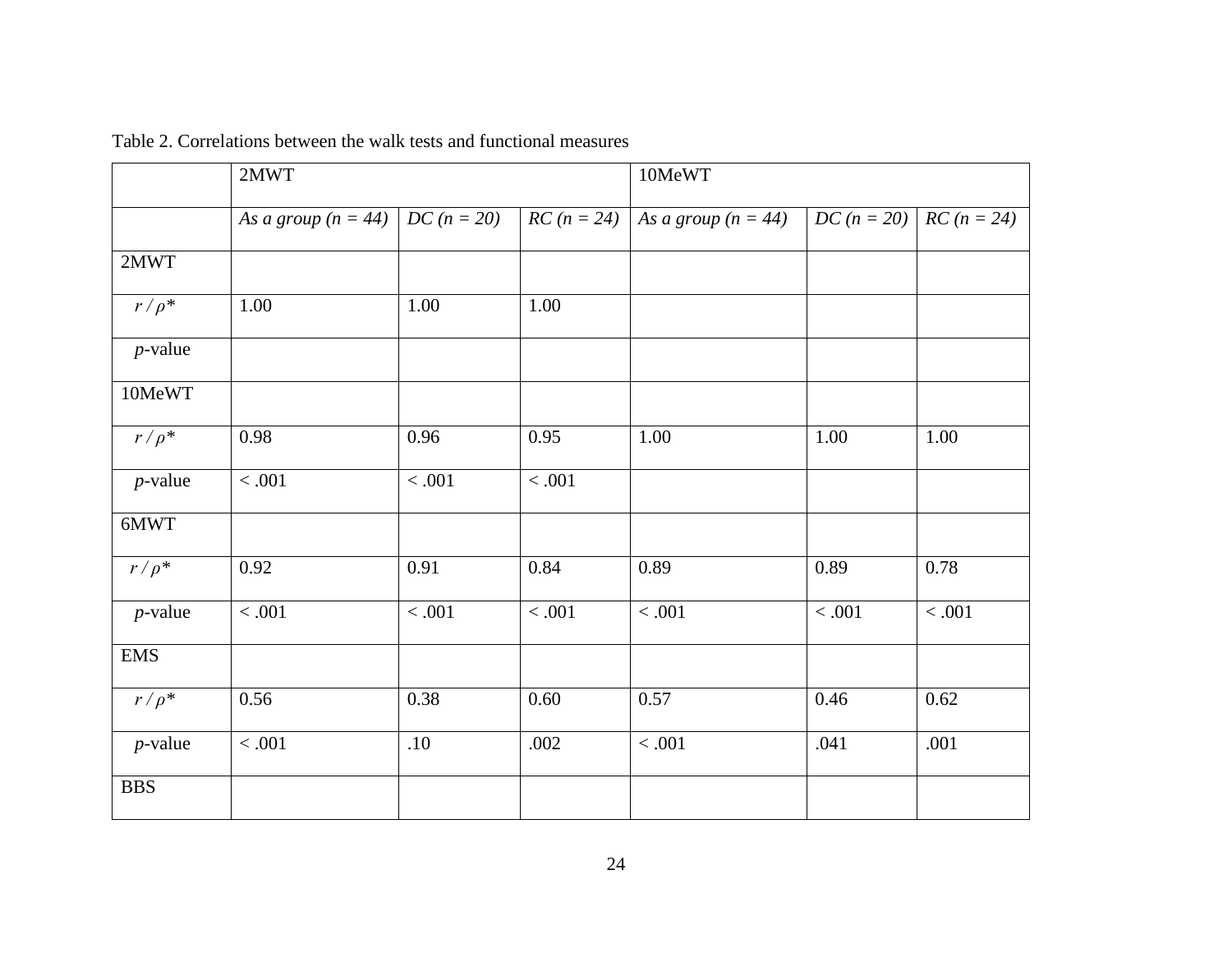| $r/\rho^*$ | 0.66   | 0.70   | 0.71   | 0.66    | 0.67   | 0.77   |
|------------|--------|--------|--------|---------|--------|--------|
| $p$ -value | < .001 | .001   | < .001 | < .001  | .001   | < .001 |
| <b>MBI</b> |        |        |        |         |        |        |
| $r/\rho^*$ | 0.59   | 0.81   | 0.33   | 0.55    | 0.74   | 0.28   |
| $p$ -value | < .001 | < .001 | .12    | < 0.001 | < .001 | .19    |

The results of the walk tests done by Assessor A on Occasion 1 were used.

\* Pearson *r* correlation was used for all the participants as a group. Spearman *ρ* correlation was used for the DC and RC subgroups. Note: 2MWT- 2-minute walk test; 6MWT- 6-minute walk test; 10MeWT- 10-meter walk test; BBS- Berg Balance Scale; DC- Day care; EMS- Elderly Mobility Scale; MBI- Modified Barthel Index; RC-Residential care.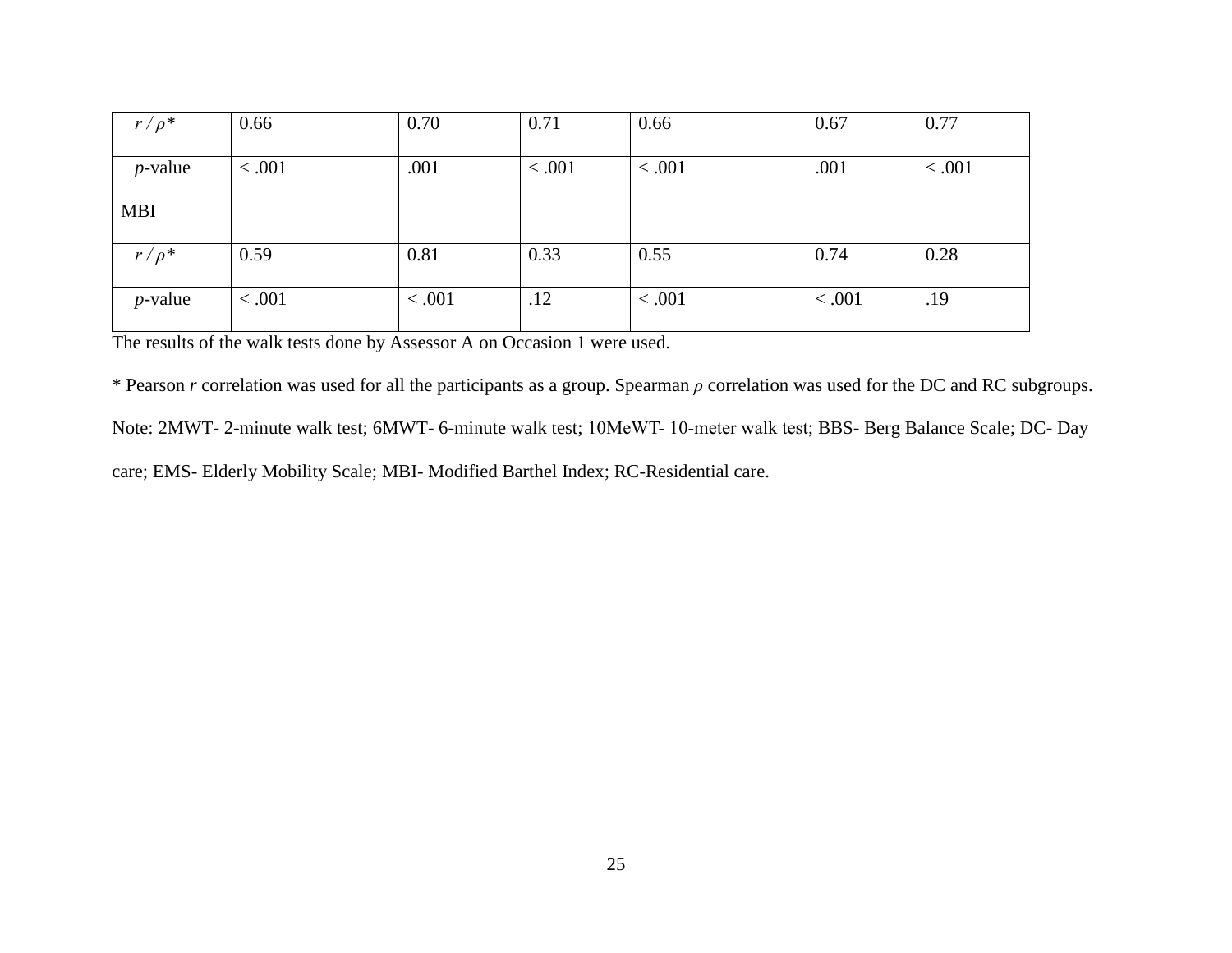| Subgroups                                 | 2MWT (m), mean (SD)   |                 |                 | $10$ MeWT (m/s), mean (SD)          |                 |                 |
|-------------------------------------------|-----------------------|-----------------|-----------------|-------------------------------------|-----------------|-----------------|
|                                           | As a group $(n = 44)$ | $DC (n = 20)$   | $RC (n = 24)$   | As a group $(n = 44)$ $DC (n = 20)$ |                 | $RC (n = 24)$   |
| Walking aids                              |                       |                 |                 |                                     |                 |                 |
| No aid                                    | $84.1 \pm 15.1$       | $85.8 \pm 13.3$ | $82.8 \pm 17.1$ | $0.79 \pm 0.13$                     | $0.80 \pm 0.13$ | $0.78 \pm 0.14$ |
| <b>Stick</b>                              | $75.5 \pm 23.1$       | $83.9 \pm 24.9$ | $68.0 \pm 19.7$ | $0.71 \pm 0.22$                     | $0.77 \pm 0.22$ | $0.65 \pm 0.20$ |
| Quadripod or frame                        | $53.9 \pm 17.4$       | $45.0 \pm 18.3$ | $61.6 \pm 13.4$ | $0.51 \pm 0.16$                     | $0.43 \pm 0.19$ | $0.57 \pm 0.11$ |
| $p$ -value <sup><math>\wedge</math></sup> | .001                  | .006            | .070            | .001                                | .023            | .027            |
| Pairwise: No aid vs stick                 | .66                   | 1.00            |                 | .59                                 | 1.00            | .43             |
| Pairwise: No aid vs                       | .001                  | .009            |                 | $<.001$                             | .038            | .022            |
| quadripod or frame                        |                       |                 |                 |                                     |                 |                 |
| Pairwise: Stick vs                        | .01                   | .030            |                 | .01                                 | .063            | .54             |
| quadripod or frame                        |                       |                 |                 |                                     |                 |                 |

# Table 3. Comparisons between subgroups of the participants